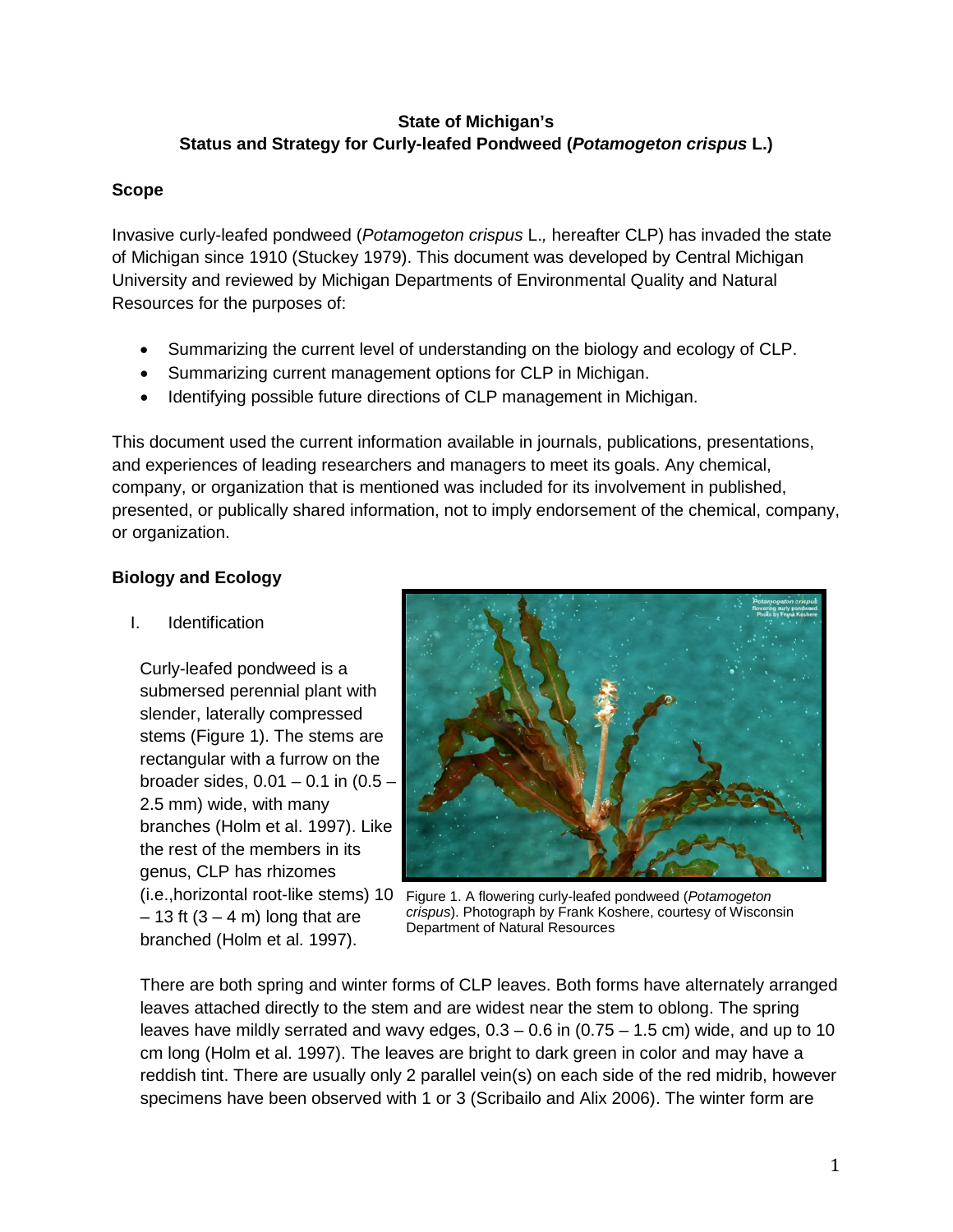blue-green in appearance, flat-margined, narrower than the spring version, and have a dull reddish-brown midrib (Wehrmeister 1978). There is often ice coverage when the winter leaves are present, so it is less likely to observe that leaf type.

Turions are formed at the base of the leaf and are composed of a modified stem and leaves (Figure 2; Wehrmeister 1978). The turions produced are 1.5 in (4 cm) long, brittle, thorny, and either green or brown.



Figure 2. A developing turion of curly-leaf pondweed (*Potamogeton crispus*). Photograph by Frank Koshere, courtesy of Wisconsin Department of Natural Resources

The flowers are clustered in  $3 - 5$  whorls arranged in a spike  $0.4 - 0.8$  in  $(1 - 2$  cm) long (Wehrmeister 1978). The

individual flowers are  $0.08 - 0.25$  in  $(2 - 7$  mm) long and  $0.06 - 0.1$  in  $(1.5 - 3$  mm) wide with one dark olive to brown, curly modified leaf. The fruit is smooth to containing small tuber-like swellings or projections (Harris and Harris 1994). Each fruit has one seed and each spike produces an average of 3-4 seeds (Catling and Dobson 1985).

Species that are often mistaken for CLP include: white-stemmed pondweed (*Potamogeton praelongus* Wulfen) and *P. x undulatus* Wolfg., a hybrid of CLP and *P. praelongus*. The serrated leaves of CLP differentiate it from the other two species, which have smooth margins. Curly-leafed pondweed also has smaller leaves and more defined wavy leaf margins than the other species (Scribailo and Alix 2006).

# II. Detection

Curly-leafed pondweed is easily detectable in early spring as it will be one of the few plants readily growing and the first submersed plant to reach the surface. Detection can occur as soon as it is possible to navigate the body of water (Wehrmeister 1978). Before April, CLP leaves could be in their winter, non-undulated form. In late April, the plants reach the surface and the floral spike can be used in identification, because it is likely the only aquatic flower in bloom. In early July, CLP will begin to die out. Detection during the summer die out will be inconsistent and less effective.

In examining Michigan herbaria collections and descriptions (AUB, BLH, CMC, EMC, MICH, MSC, UMBS, WMU), CLP has been collected from May to October, but few specimens were collected in September and those collected in August were sometimes described as "not abundant." This may indicate that although CLP begins dying back in early July, it may not die out to undetectable levels until August in Michigan.

Remote sensing cannot be reliably used to detect submerged species like CLP. Water absorbs the wavelengths of light most often used to detect and distinguish plant species. Sago pondweed (*Stuckenia pectinata* (L.) Börner.) is indistinguishable from water crowfoot (*Ranunculus fluitans* Lam.) based on reflectance alone, but could be distinguished if object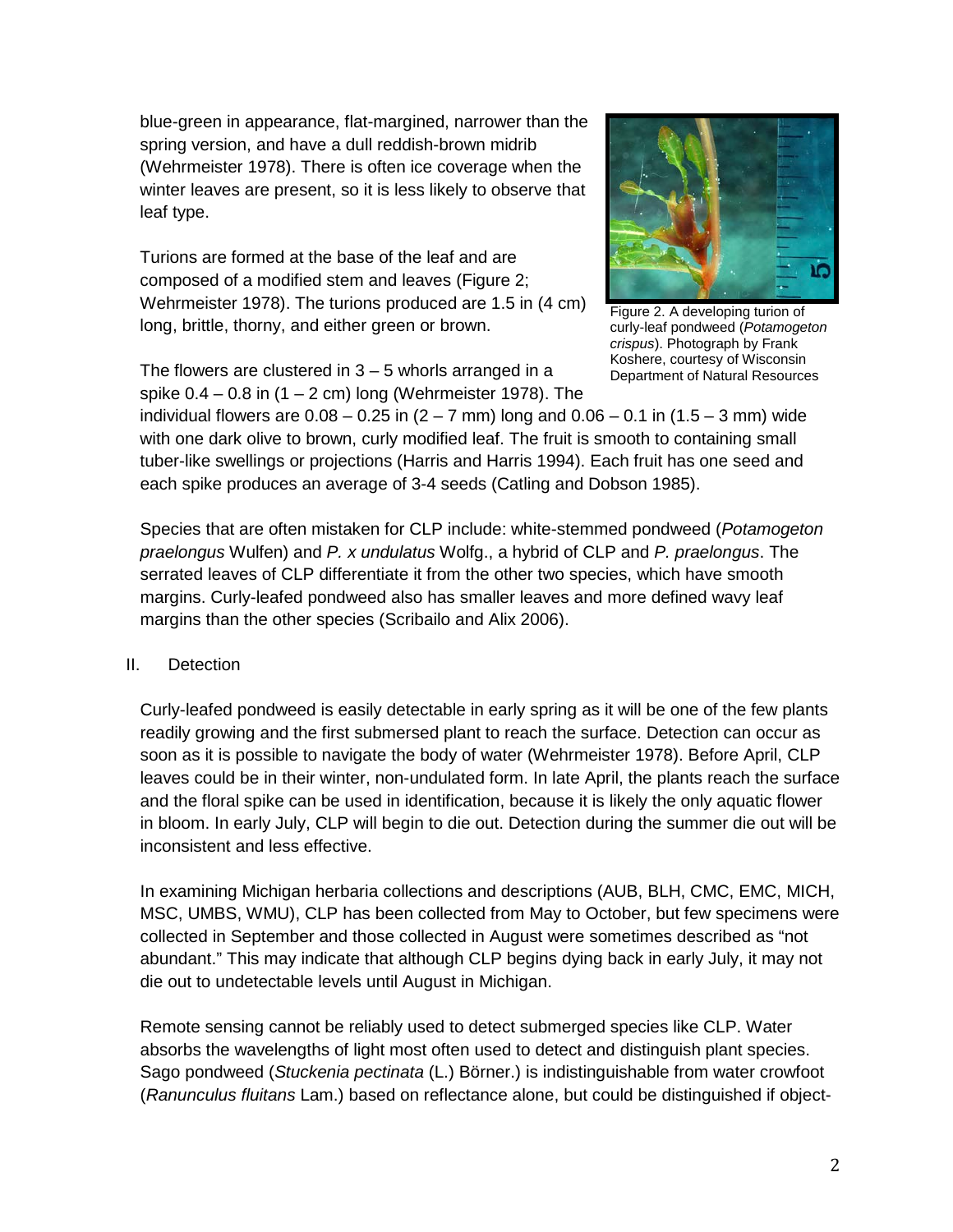based image processing techniques that examined texture and shape are used at depths less than 15.7 in (40 cm; Visser et al. 2013). The value of detecting CLP at depths less than 15.7 in (40 cm) is minimal, since CLP is easily detected by man at this depth and can be hidden from sensors by overhanging vegetation.

Higher resolution imagery would not improve the detection ability. The imagery used in Visser et al. (2013) was gathered at a resolution less than 1m that can be achieved only manually in a labor-intensive manner like in the study or possibly with unmanned aerial systems.

# III. Life History and Spread/Dispersal

Curly-leafed pondweed is a perennial that reproduces both sexually and asexually via turions. Unlike most plants CLP is dormant during the summer, while it is in the form of a turion (Figure 2), and vegetative in the winter and spring (Wehrmeister 1978).

Germination is triggered by a decrease in water temperature; therefore, an unusually hot summer would cause turions to germinate later in the season and a cool summer will cause the turions to germinate earlier (Sastroutomo 1981). After the turions germinate, the plant produces its winter foliage. The winter form of CLP can withstand extremely low light levels and low temperatures, however, unusually long periods of ice cover and deep snowpack have been observed to limit the viability of the winter form (Heiskary and Valley 2012).

When the ice melts and the water warms in March, the stems rapidly produce the spring leaf forms; by April the spring form is the dominant leaf form. The spring foliage dies off between late-May and mid-August.

In mid-April the flower buds and turions form. The flowers form at the tips of the shoots that grow above the water. The turions and fruits mature in July and August, depending on the water temperature; colder water slows the maturation (Catling and Dobson 1985). The germination rate of the fruits is extremely low and varied depending on the population studied (Catling and Dobson 1985). Curly-leafed pondweed fruits have little influence on the growth of an established population, however they are effective in terms of dispersal of CLP to new areas.

Once the turions are mature they can be dropped by the plants or knocked off by a physical force, and sink to the bottom. Green turions are more likely to germinate than brown turions (Sastroutomo 1981). The turions remain dormant until they germinate in late September through November. The Redwood-Cotton Rivers Control Area in Minnesota cites that turions can remain dormant and viable for up to five years, but primary sources were not cited and this information has not been confirmed (RCRCA 2003).

Curly-leafed pondweed is a popular aquarium plant. The dumping of aquarium water into a natural body of water is one vector of introduction of CLP. Although owning this plant is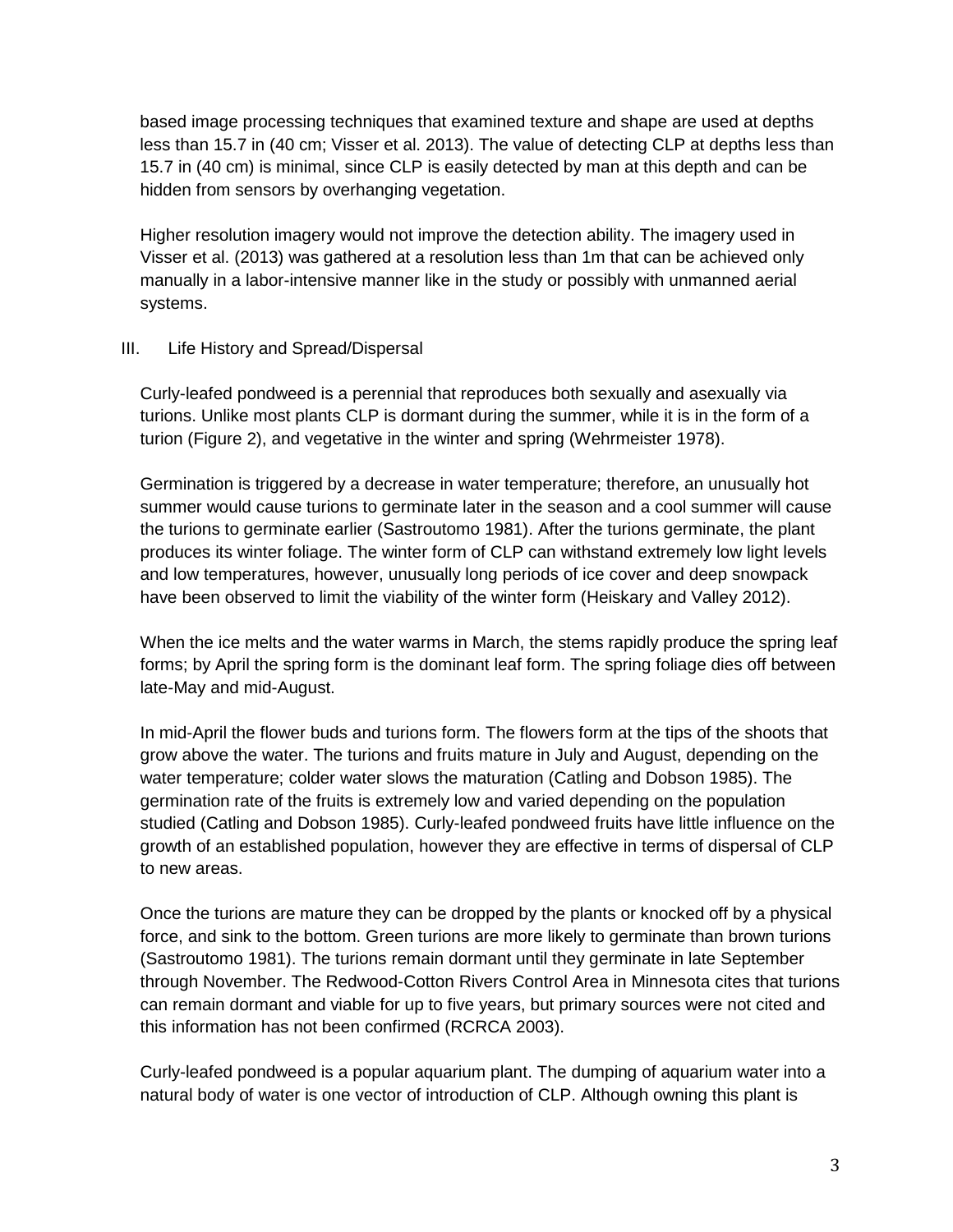prohibited or restricted in the many states including Michigan, there are means to acquire it through online purchases, both directly or from contamination of another purchase (Maki and Galatowitsch 2004).

Other vectors of dispersal are ballast water, waterfowl, and improper boat cleaning between bodies of water. The stems, turions, or fruit can be caught in ballast water, animal feet or feathers, or boat props and deposited unintentionally in unaffected bodies of water. Waterfowl also eat CLP fruit and can disperse it through their feces (Catling and Dobson 1985).

# IV. Habitat

Curly-leafed pondweed is one of the world's most widespread aquatic plant species (Holm et al. 1997). Although it is found worldwide, CLP is native to only Eurasia (Stuckey 1979).

Curly-leafed pondweed usually grows in silt or clay sediment, however, it has been found in gravel or sand (Catling and Dobson 1985). It grows in most freshwater ecosystems including estuaries, reservoirs, lakes, rivers, and even small ditches (Stuckey 1979). It grows best in eutrophic conditions and has been found to be very resistant to pollution, growing in waters too polluted for other plants. Growth can occur at depths ranging from 1.6 – 11.8 ft (0.5 - 3.5 m; Stuckey 1979).

Curly-leafed pondweed is an advantageous weed, meaning if an area has been disturbed it will take advantage of the lack of competition and proliferate. Due to CLP's high tolerance for pollutants and this advantageous nature it often dominates in water bodies too polluted for plant other life. Another instance of disturbance that may cause CLP proliferation is the treatment of a lake for other nuisance weeds. If a species is knocked down or eradicated

one season, the next season CLP will be more abundant than before (Madsen 2009).

- V. Effects from CLP
	- a. Negative Effects

The spring leaf form of CLP develops in April and quickly reaches the surface where it flowers. The spring leaf form prevents light from reaching most native plants that have only begun to germinate. This creates a CLP monoculture or CLP dominated oligoculture. As an aquatic invasive species that forms large mono- or oligocultures along rivers and lakeshore it has the potential cause the following



Figure 3. Distribution of curly-leafed pondweed (*Potamogeton crispus*) in North America. Populations have been reported in one county in Maine in 2004 (IPANE 2014). Map provided by USDA PLANTS Database (2014)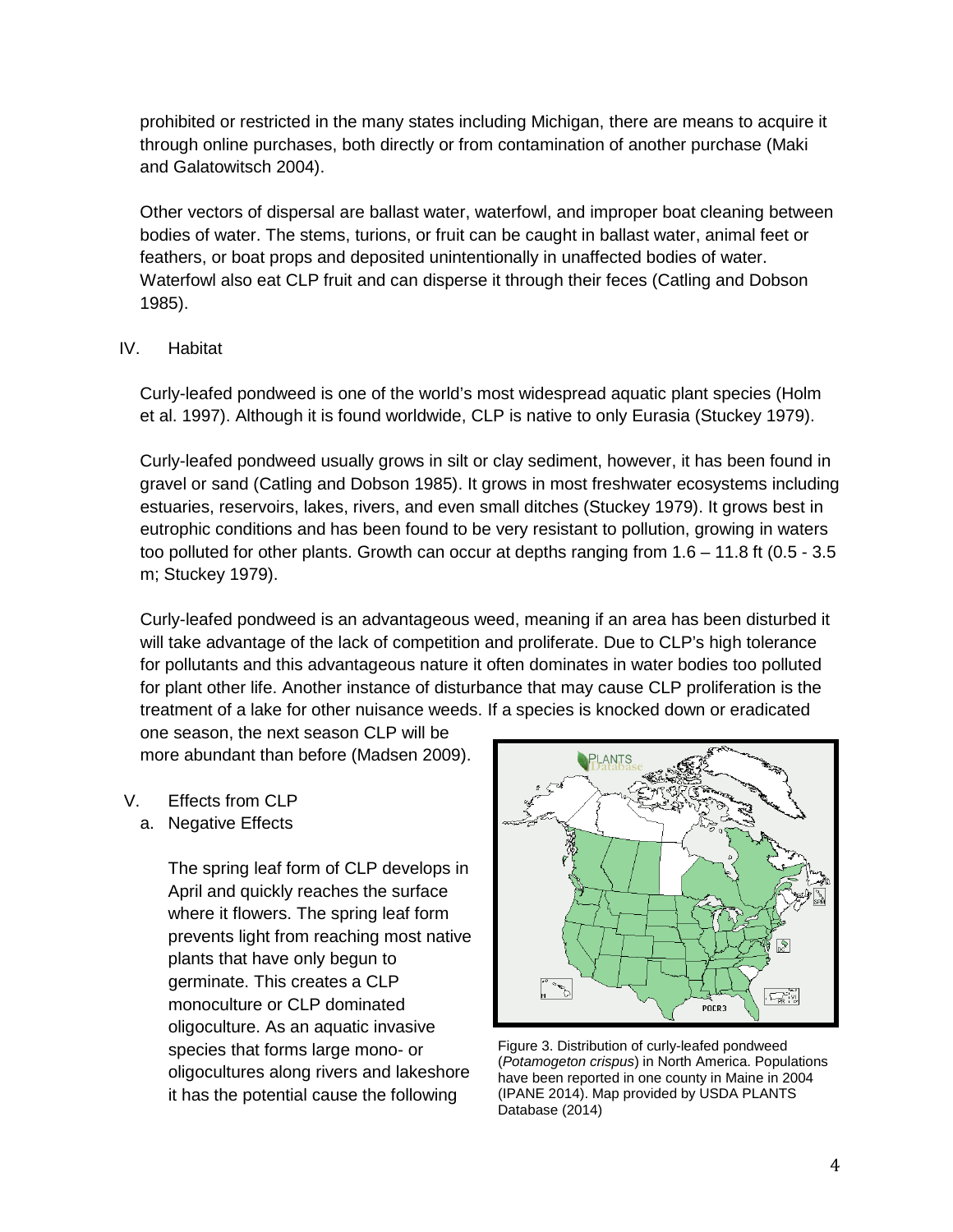ecological and economic issues, but CLP has not been studied in relation to these effects specifically:

- Impede irrigation or flow
- Promote deposition of sediment
- Impact recreation activity
- Decrease open spawning habitat
- Decrease in native plant species

The summer die off of CLP allows more light to reach the substrate, but native species growth after CLP die-back is minimal (Nicholson and Best 1974).

The summer die off also depletes dissolved oxygen levels. These anoxic conditions can cause fish kills and harm other aquatic organisms. These die offs also produce nuisance odors and eutrophication of lakes.

Thick stands of CLP also impede water flow which could affect irrigation channels (Catling and Dobson 1985). Water recreation can also be impeded and swimming in it can irritate the skin.

b. Positive Effects

Curly-leafed pondweed has been found to be extremely resistant to pollutants and heavy metals, not only surviving but also up taking these pollutants. In China CLP has been used to remediate bodies of water containing pollutants and heavy metals such as mercury, iron, lead, nickel, manganese, magnesium, silicon, calcium, phosphorus, and copper (Ali et al. 2000; Mi et al. 2008; Cohen and Robbins 2011). In the laboratory, CLP was recorded to accumulate 125 µg  $g^{-1}$  after 96 hours of exposure to a 10 µM mercury  $^{2+}$ solution. Unfortunately, the annual die-off of CLP redeposits the pollutants and heavy metals back into the water body unless the plants are removed and disposed of in another manner. No studies were found at the time of this report detailing recolonization or management of these water bodies after treatment for the pollutants and heavy metals with CLP.

#### **Current Status and Distribution in Michigan**

Curly-leafed pondweed is found in 47 of the 48 contiguous United States (Figure 3). The first specimen of CLP was found in Philadelphia in 1840's (Stuckey 1979). The species then spread along the east coast, eventually making its way into the eastern then western Great Lakes. Curly-leafed pondweed had spread to most of the United States by 1975 (Stuckey 1979; Bolduan et al. 1994). The only states where CLP has not been detected are South Carolina, Alaska, and Hawaii (UGA Center for Invasive Species and Ecosystem Health 2014). As of 2004 CLP was found in one county in Maine (IPANE 2014).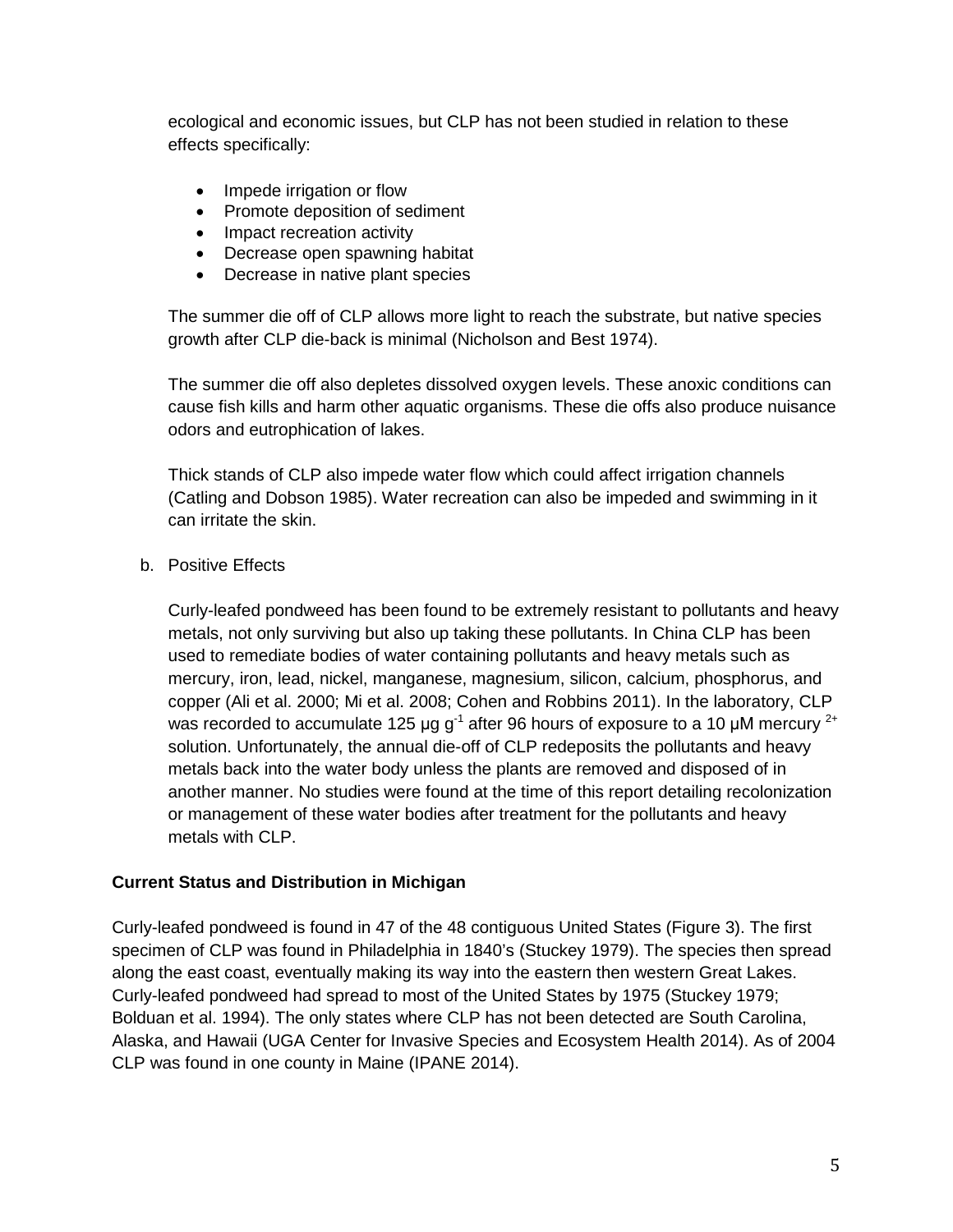Curly-leafed pondweed was first recorded in the western Great Lakes in 1900, after already being well established in the eastern Great Lakes. In Michigan, CLP was first recorded in 1910 in Van Buren County in Lake Michigan (Stuckey 1979). In 1926, CLP was reported in inland Michigan lakes in Ottawa and Van Buren Counties; these lakes were directly connected to Lake Michigan (MSC; Stuckey 1979). By 1935 CLP had spread up the Kalamazoo River and as far north as Holland and as far west as Kalamazoo County, invading lakes not directly connected to the Great Lakes (Stuckey 1979).

Curly-leafed pondweed is currently found in inland lakes of 34 counties in Michigan, distributed both in the upper and lower peninsulas (Figure 4). It is considered widespread throughout the state and region.



Figure 4. The distribution of curly-leafed pondweed (*Potamogeton crispus*) throughout Michigan. Blue dots indicate a collected specimen verified by Michigan Flora. Green dots indicate reports documented by the Midwest Invasive Species Information Network (2014). County map developed by the Michigan Flora Online (Reznicek et al. 201111)

# **Management of CLP**

I. Prevention

Like other invasive species, CLP is difficult to control once established and is considered widespread in Michigan. Therefore, prevention of new populations in uninfected waters is the most economical management approach. In Michigan CLP is considered a "Restricted species" per Part 413 of the Natural Resources and Environmental Protection Public Act 451 of 1994, as amended (MDARD 2014). This categorization means that any CLP plants, fragments, seeds or a hybrid or genetically engineered variant is restricted and that the growth, purchase, sale, and distribution has restrictions and permitting requirements. Studies at the Great Lakes Commission and University of Notre Dame are underway to examine trade of aquatic invasive species.

While not considered a federal noxious weed, CLP is on the noxious weed lists or identified as an invasive species in six states: Alabama, Connecticut, Maine, Massachusetts, Vermont, and Washington (USDANRCS 2014). These classifications range from class C to B noxious weeds in Alabama, Vermont, and Washington; invasive in Connecticut and Maine; and prohibited or banned in Massachusetts and Connecticut.

Preventing the introduction of CLP is very similar to preventing most aquatic invasive species from spreading. Little can be done regarding CLP movement by birds, however it is still important to limit all of the other human mitigated transport possibilities as much as possible. The following actions may prevent and limit the dispersal of CLP: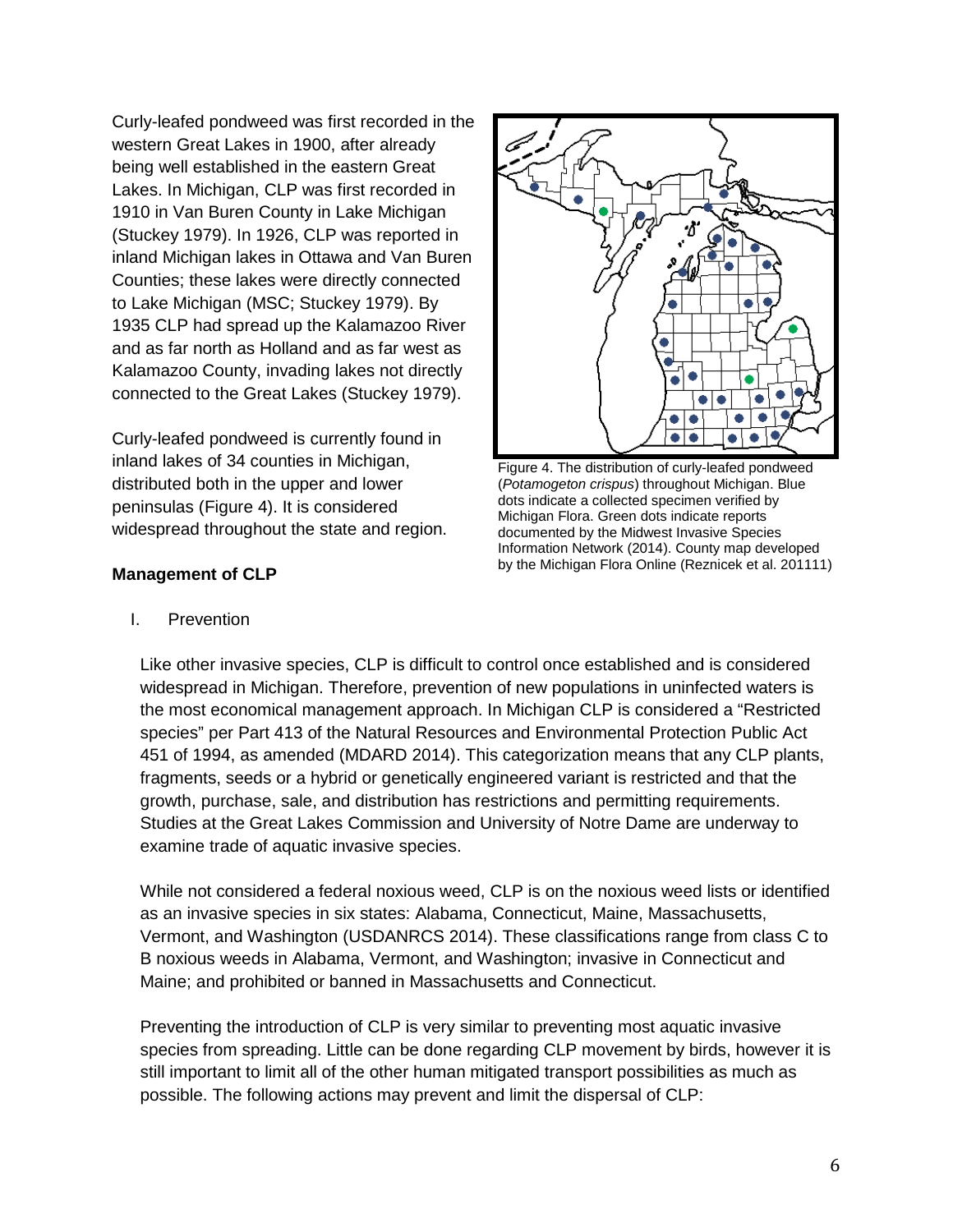- Build a coalition of local, statewide, and Great Lakes regional partners to monitor for CLP and other aquatic invasive species
- Improve monitoring and enforcement of distribution and sale of CLP among aquaria and horticulture industries (Maki and Galatowitsch 2004)
- Educate aquarium owners on the hazards associated with dumping aquatic tanks into natural bodies of water and the spread of invasive species
- Provide boat washing stations for high-traffic public lake accesses
- Develop and enforce a sustainable water recreation vehicles and trailers inspection program
- Identify and protect high-value, uninfested sites
- II. Management/control

Curly-leafed pondweed can be devastating to native species, real estate values, and recreational activities. For this reason it is important to control its dominance within the body of water.

Although presented separately here, a management plan developed by integrating ecological knowledge, several management techniques, monitoring, and plan adaptation over time – called integrated pest management – is the most effective approach to controlling invasive species. Several herbicides have been shown to be effective at longterm control of CLP, but eradication is difficult after establishment. Bottom barriers have shown effectiveness at combating CLP in small areas, and mechanical harvesting of CLP can be effective if timed correctly.

# a. Chemical

1. Submerged CLP

*Effective in the laboratory* – Single and repeated doses of 25 ppm of gibberilic acid and 6-benzyladenine (6-BA) completely arrested turion growth in laboratory experiments. Ten repeated treatments, 3 days apart of 6-BA at a concentration of 2.5 ppm also effectively arrested turion growth (Wang et al. 2012).

Diquat treatments also reduced turions (Poovey et al. 2002). Applied three times during the spring, once at 2 ppm then twice at 1 ppm, diquat reduced turion numbers by 85%. Diquat was not as effective in terms of biomass reduction; shoots were only reduced 60% and roots were reduced from 60-90% (Poovey et al. 2002).

Fluridone has reduced CLP turion development when exposed continually to 4 - 6 ppb for at least 56 days (Poovey et al. 2010). Several booster treatments were necessary to maintain the concentration of fluridone in the laboratory throughout the time period. Fluridone did not significantly reduce growth of other parts of CLP.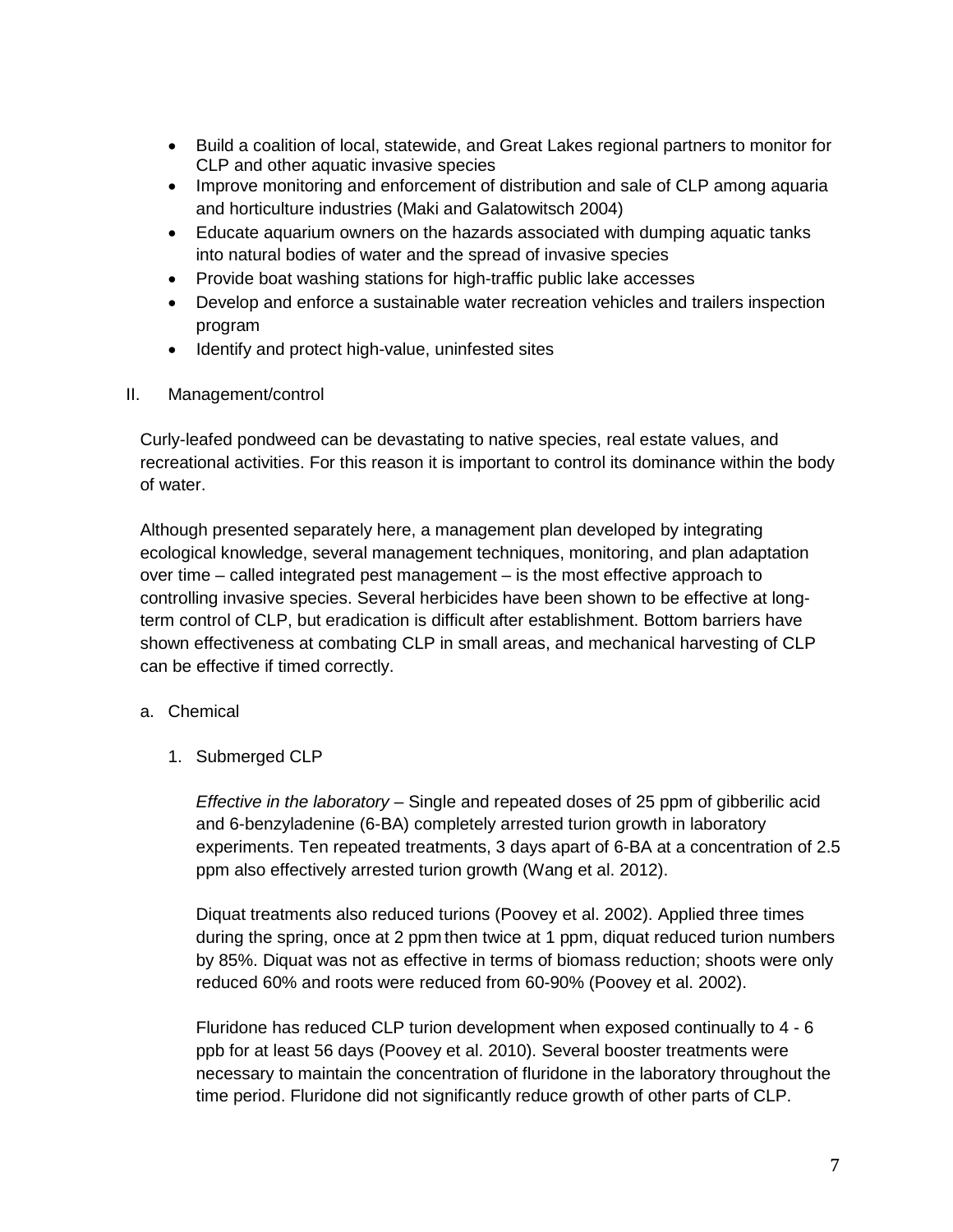Poovey et al. (2010) emphasized the early spring and cool water timing of application when CLP is immature as essential to effectiveness.

*Effective in the field -* Repeated, early season, low concentration endothall treatments when water temperatures were  $50^{\circ}$  –  $59^{\circ}$ F (10° – 15°C) were effective at controlling CLP (Johnson et al. 2012). Johnson et al. (2012) used target concentrations of 0.75 - 1.00 ppm and applied only to the areas where CLP existed. The cover area of CLP was noticeably reduced after two years of treatment and significantly reduced after 4 years of treatment. Endothall applied to mid-spring waters with temperatures of 68°F (20°C) were also been found to reduce the root and shoot biomass upwards of 90%, however once the water reached 25°C in late spring the biomass reduction drops to 60% (Poovey et al. 2002).

A companion study examined the effects of the treatment on non-target species. The repeated, early season, low dose endothall treatments did not have a significant effect on the species native to the Minnesota lakes treated (Jones et al. 2012). The exact species composition of the study lakes could be different than lakes in Michigan, but all of the species studied are also found in Michigan.

Endothall had significant effects at low concentrations of at and below 0.5 ppm on Eurasian water milfoil (*Myriophyllum spicatum* L.), Illinois pondweed (*Potamogeton illinoensis* Motong.), and sago pondweed (*Stuckenia pectinata*). Other plants were affected by doses higher than 0.5 mg L-1 including coontail (*Ceratophyllum demersum* L.), elodea (*Elodea canadensis* Michx.), wild celery (*Vallisneria americana* L.), wide-leafed cattail (*Typha latifolia* L.), and smartweed (*Polygonum hydropiperoides* Michx.). Pickerelweed (*Pontederia cordata* L.) and spatterdock (*Nuphar advena* Aiton) were not affected by endothall treatments (Skogerboe and Getsinger 2002).

Flumioxazin may be effective when applied in early spring to early summer in concentrations of 100 to 400 ppb, if the pH of the water is less than 8.5 (DiTomaso and Kyser 2013).

Acrolein is a nonselective herbicide and algaecide that kills CLP and many other plants on contact. It is not legal to apply acrolein in Michigan.

2. Exposed soil

*Effective in the field* - Imazamox can be used on submerged CLP in water or on exposed soil on a depth-regulated water body to control CLP. For in water treatments, 50-100 ppm is applied from early spring to early summer to target areas. To apply on exposed soil in a downdraw situation, treat the soil with 64 oz of product per acre (8 oz a.e. acre<sup>-1</sup>) in late winter, at least 14 days before water will be re-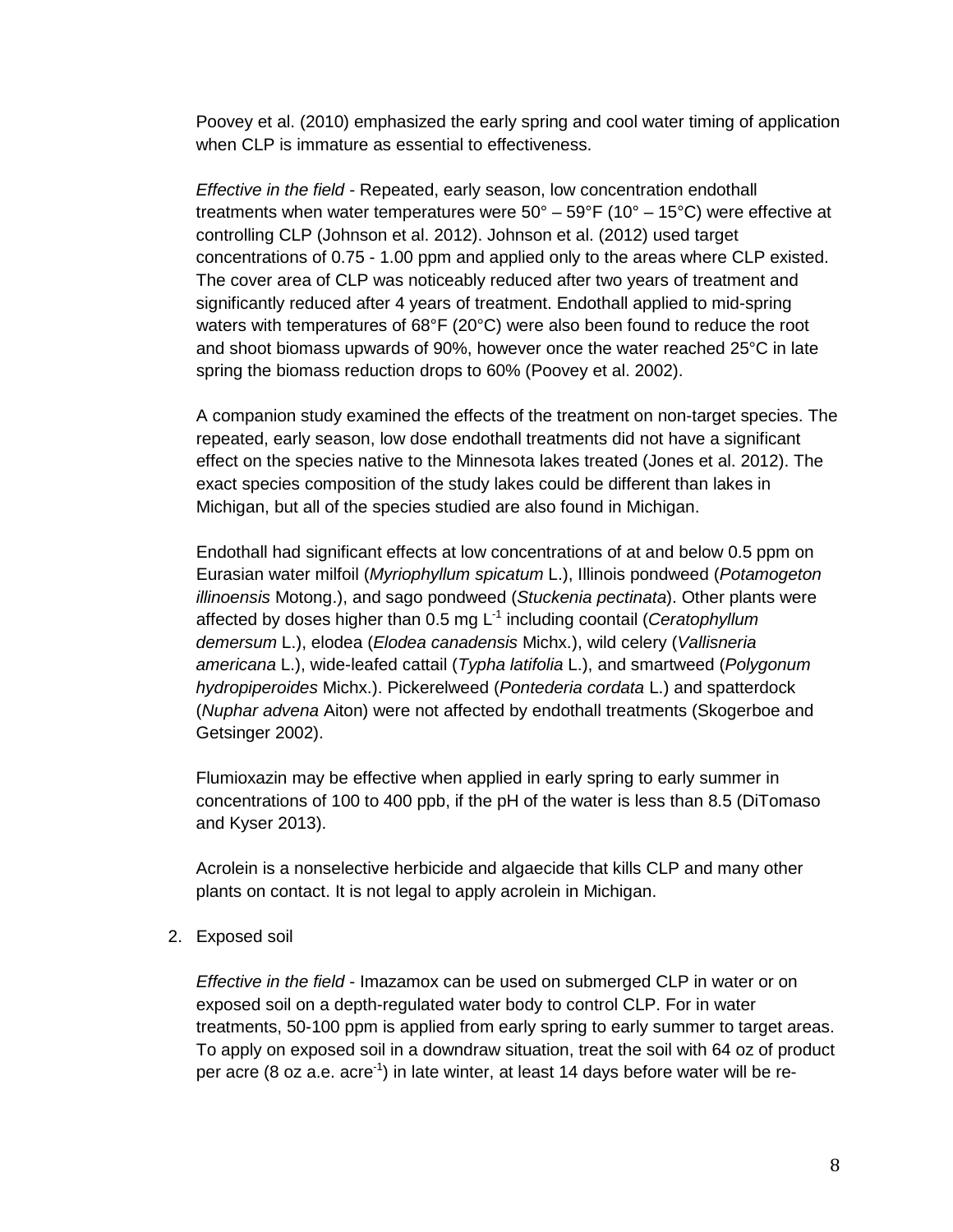introduced into the system. The first flush of water should not be used for irrigation purposes (DiTomaso and Kyser 2013).

Adjuvants are additives that are added to herbicides that, in some instances, will improve herbicide effectiveness; there are some aquatic herbicides that include adjuvants in the mixture. There are only four adjuvants approved at this time for aquatic use in Michigan: agri-dex, cygnet plus, polyan, and topfilm. All four are drift/sink adjuvants; all but topfilm are nonionic surfactants and topfilm is a grain-based emulsifier. Aquatic herbicides will list possible adjuvants to mix with on their label, but whether or not adjuvants cause a significant difference in herbicide performance is dependent on the herbicide, herbicide concentration, environmental conditions, and target species.

Three adjuvants are not approved for aquatic use in Michigan for their adverse effects on fish and macroinvertebrates: cide-kick II, subcide, and sure-fact.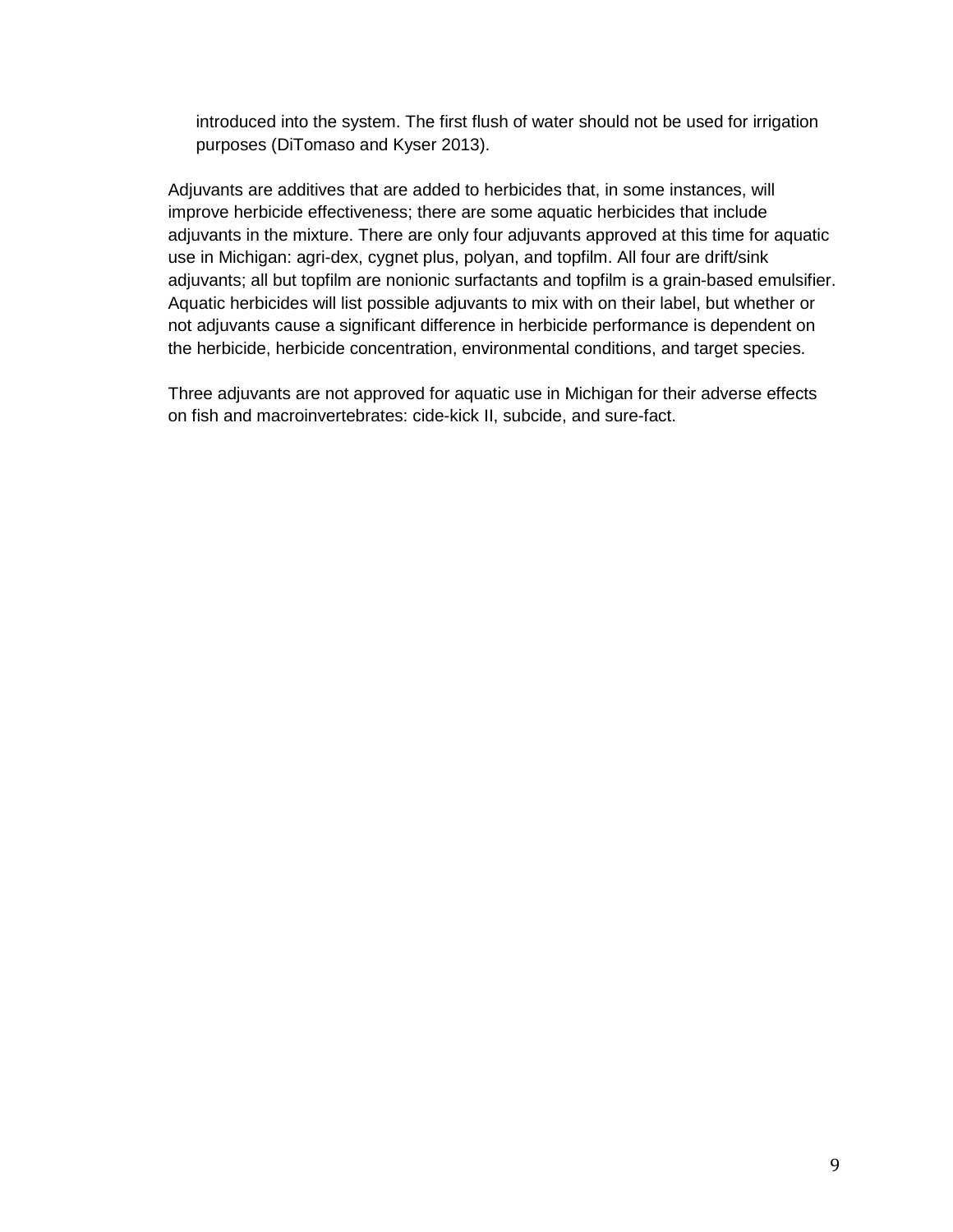Table 1. Summary of effective herbicide treatments on curly-leafed pondweed (*Potamogen cripus*) to date. For each herbicide, example brand names, target concentration or rate, any recommended adjuvants, treatment timing, advantages, disadvantages, and the cited literature was listed. The first column indicated the type of herbicide application or part of the plant that was treated. Directions on the pesticide label should always be followed and the state Department of Environmental Quality and Department of Natural Resources should be consulted for up to date regulations, restrictions, permitting, licensing, and application information. Table modeled after Michigan Natural Features Inventory's Glossy Buckthorn Factsheet (2012)

|           | <b>Herbicide</b>                             | <b>Target</b><br>Dosage/<br>Rate               | Adjuvant | <b>Timing</b>                                              | <b>Pros</b>                                                                                                                                                                                                                                                      | Cons                                                                                                                                                                                                                       | <b>References</b>                                                 |
|-----------|----------------------------------------------|------------------------------------------------|----------|------------------------------------------------------------|------------------------------------------------------------------------------------------------------------------------------------------------------------------------------------------------------------------------------------------------------------------|----------------------------------------------------------------------------------------------------------------------------------------------------------------------------------------------------------------------------|-------------------------------------------------------------------|
| Submersed | $6-$<br>benzyladenine<br>(plant<br>hormone)  | 25 ppm<br>or<br>$2.5$ ppm<br>multiple<br>doses |          |                                                            | • Arrests turion growth completely<br>with a single, high concentrated<br>dose<br>• Arrests turion growth completely<br>with repeated, low concentrated<br>doses                                                                                                 | • Has not been tested in the<br>field<br>• Not listed on either the<br>aquatic approved or not<br>approved list for Michigan                                                                                               | (Wang et al.<br>2012)                                             |
| Submersed | <b>Acrolein</b><br>(e.g.<br>Magnacide®<br>H) | Up to 15ppm<br>over 30min<br>to 8 hours        |          |                                                            | • Reduce CLP by 100%<br>• Breaks down quickly in the<br>environment<br>• Controls only submersed weeds<br>and algae<br>• Lists species name on label                                                                                                             | • Not legal for use in Michigan<br>• Danger to fish populations<br>• Cannot be used near animal<br>or human drinking water<br>intakes<br>• Prohibited in swimming areas<br>• Kills most submersed aquatic<br>plant species | (Unrau et al.<br>1965; Baker<br>Petrolite<br>Corporation<br>2013) |
| Submersed | <b>Diquat</b><br>(e.g. Alligare®)            | $1-2$ ppm                                      |          | Spring<br><b>Multiple</b><br>applications 14<br>days apart | • Reduces turions by 85%<br>• Reduces shoot biomass by 60%<br>• Reduces root biomass by $60 -$<br>90%<br>• No fishing of swimming<br>restrictions<br>• Lists genus name on label<br>• Approved for aquatic use in<br>Michigan (permit and licensing<br>required) | • May harm non-target species<br>(Broad-spectrum, contact<br>herbicide)<br>Toxic to aquatic insects<br>• Cannot apply near fisheries<br>• Needs repeat applications                                                        | (Poovey et al.<br>2002; Alligare<br>2009)                         |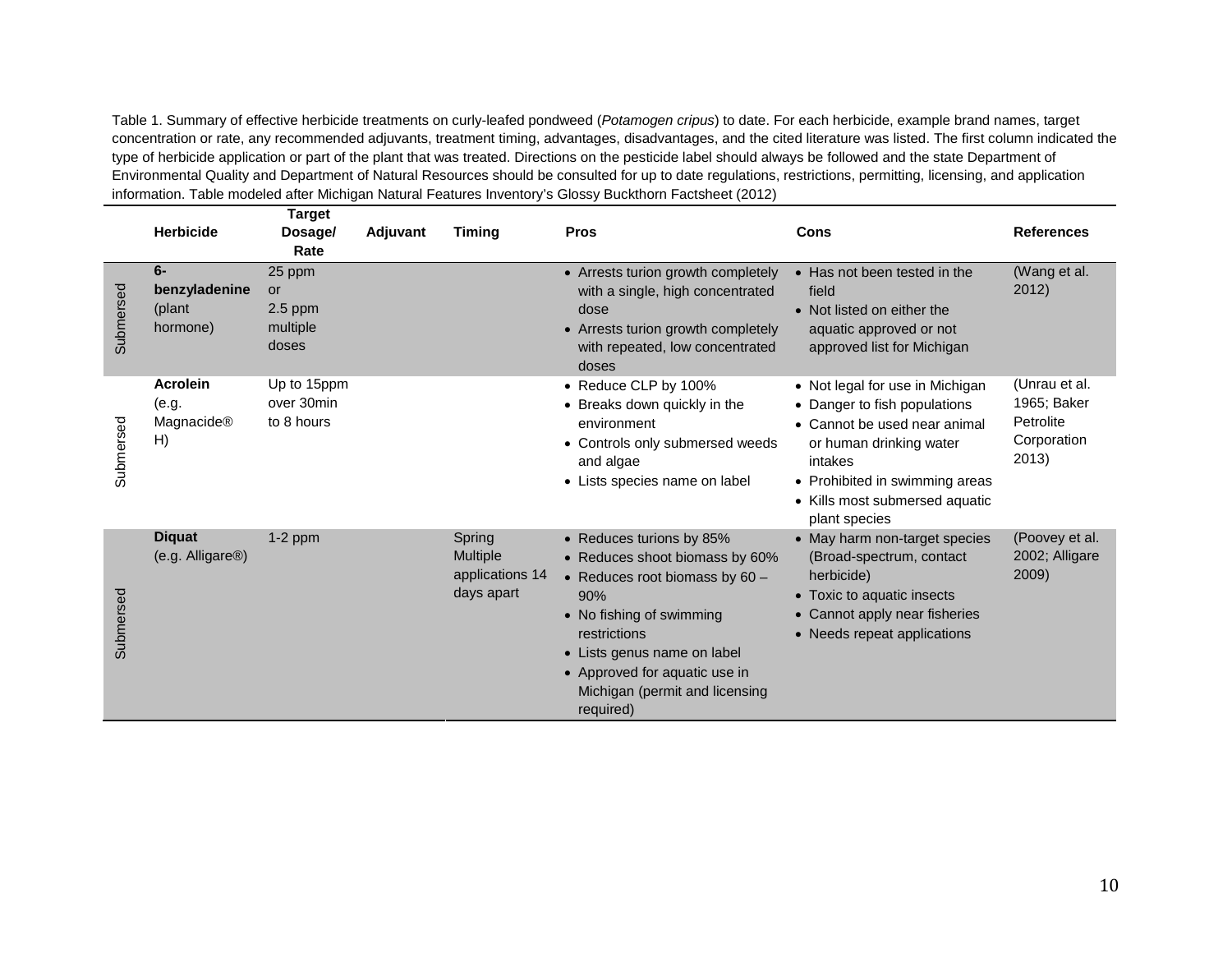|                               |                                               | <b>Target</b>        |                                                                   |                                                                        |                                                                                                                                                                                                                                                                                                |                                                                                                                                                                                                                                                                                                                              |                                                                                                                                                     |
|-------------------------------|-----------------------------------------------|----------------------|-------------------------------------------------------------------|------------------------------------------------------------------------|------------------------------------------------------------------------------------------------------------------------------------------------------------------------------------------------------------------------------------------------------------------------------------------------|------------------------------------------------------------------------------------------------------------------------------------------------------------------------------------------------------------------------------------------------------------------------------------------------------------------------------|-----------------------------------------------------------------------------------------------------------------------------------------------------|
|                               | Herbicide                                     | Dosage/<br>Rate      | Adjuvant                                                          | <b>Timing</b>                                                          | <b>Pros</b>                                                                                                                                                                                                                                                                                    | <b>Cons</b>                                                                                                                                                                                                                                                                                                                  | References                                                                                                                                          |
| Submersed                     | Endothall<br>(e.g.<br>Aquathol <sup>®</sup> ) | $0.75 - 1.00$<br>ppm |                                                                   | Early spring,<br>when water<br>temperatures<br>are between<br>10°-15°C | • Reduces root and shoot<br>biomass by 90%<br>• Affects other invasive species<br>including Myriophyllum spicatum<br>• Does not affect native plants at<br>low concentrations<br>• Lists species name on label<br>• Approved for aquatic use in<br>Michigan (permit and licensing<br>required) | • Affects some native species<br>at high concentrations<br>• Needs repeat applications for<br>reproduction control<br>• May harm non-target species<br>(Broad-spectrum, contact<br>herbicide)<br>• Prohibited for use in water<br>bodies < 600 ft from a potable<br>water intake                                             | (Skogerboe<br>and Getsinger<br>2002; Poovey<br>et al. 2002;<br>United<br>Phosphorus,<br>Inc. 2011;<br>Johnson et al.<br>2012; Jones et<br>al. 2012) |
| Submersed                     | Gibberilic acid<br>(plant<br>hormone)         | 25 ppm               |                                                                   |                                                                        | • Arrests turion growth completely                                                                                                                                                                                                                                                             | • Has not been tested in the<br>field<br>• Not listed on either the<br>aquatic approved or not<br>approved list for Michigan                                                                                                                                                                                                 | (Wang et al.<br>2012)                                                                                                                               |
| or Submersed<br>Surface Water | <b>Flumioxazin</b><br>(e.g. Clipper®)         | 100-400 ppb          | Spray<br>adjuvants<br>suitable for<br>aquatic<br>environme<br>nts | Early spring to<br>early summer                                        | • Lists species name on label<br>• Approved for use in Michigan<br>(permit and licensing required)                                                                                                                                                                                             | • Ineffective in water with a pH<br>above 8.5<br>• Toxic to aquatic insects<br>• May harm non-target species<br>(Broad-spectrum, contact<br>herbicide)                                                                                                                                                                       | (Valent 2012;<br>DiTomaso and<br><b>Kyser 2013)</b>                                                                                                 |
| Surface Water or Submersed    | <b>Fluridone</b><br>(e.g. Sonar $\circledR$ ) | $4-6$ ppb            |                                                                   | Early spring                                                           | • Suppresses growth and turion<br>formation relative to<br>concentration<br>• Low toxicity to fish<br>• Does not accumulate in<br>zooplankton<br>• Approved for use in Michigan<br>(permit and licensing required)                                                                             | • Has not been tested in the<br>field<br>• Needs repeat applications for<br>control<br>• Ineffective in high water<br>movement areas<br>• Ineffective to areas less than<br>5 acres<br>• Requires at least 56 days of<br>exposure to be effective<br>• May harm non-target species<br>(Broad-spectrum, contact<br>herbicide) | (Madsen 2009;<br>Poovey et al.<br>2010; Lake<br>Restoration,<br>Inc. 2014)                                                                          |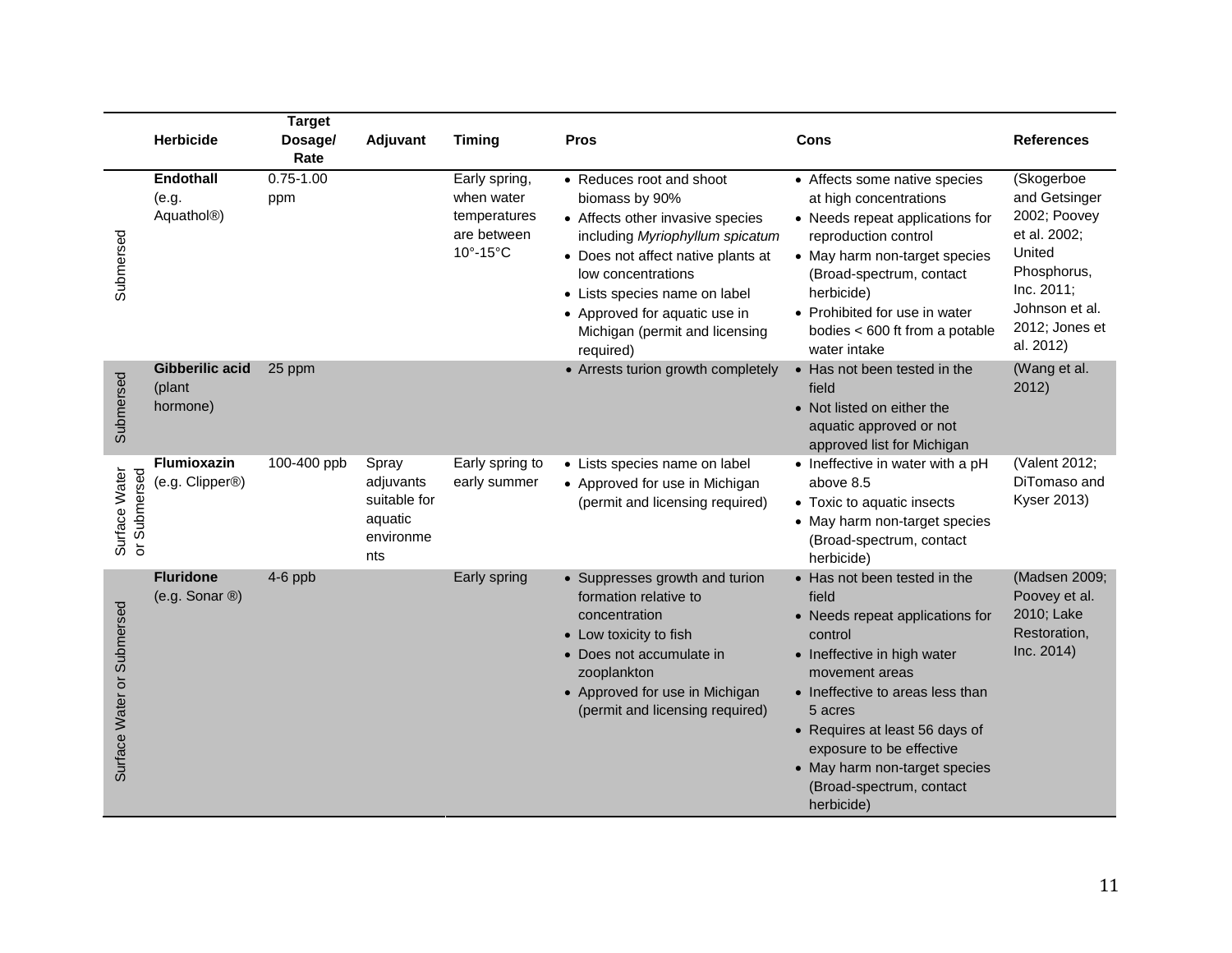| <b>Herbicide</b>                                                                     | Target<br>Dosage/<br>Rate                                 | Adjuvant                                                          | <b>Timing</b>                   | <b>Pros</b>                                                                                                   | Cons                                                                                                                                                                                                                                                                          | <b>References</b>                              |
|--------------------------------------------------------------------------------------|-----------------------------------------------------------|-------------------------------------------------------------------|---------------------------------|---------------------------------------------------------------------------------------------------------------|-------------------------------------------------------------------------------------------------------------------------------------------------------------------------------------------------------------------------------------------------------------------------------|------------------------------------------------|
| <b>Imazamox</b><br>söi<br>(e.g.<br>Clearcast <sup>®</sup><br>Exposed<br>Submersed or | Submersed:<br>50-100 ppb<br>Dewatered<br>Bed:<br>8oz/acre | Spray<br>adjuvants<br>suitable for<br>aquatic<br>environme<br>nts | Early spring to<br>early summer | • Lists species name on label<br>• Approved for aquatic use in<br>Michigan (permit and licensing<br>required) | • Expose soil with water<br>downdraw for highest<br>efficiency<br>• Cannot refill water for 14 days<br>after treatment<br>• Water downdraw can lead to<br>the invasion of other exotic<br>species<br>• May harm non-target species<br>(Broad-spectrum, systemic<br>herbicide) | (DiTomaso<br>and Kyser<br>2013; SePRO<br>2013) |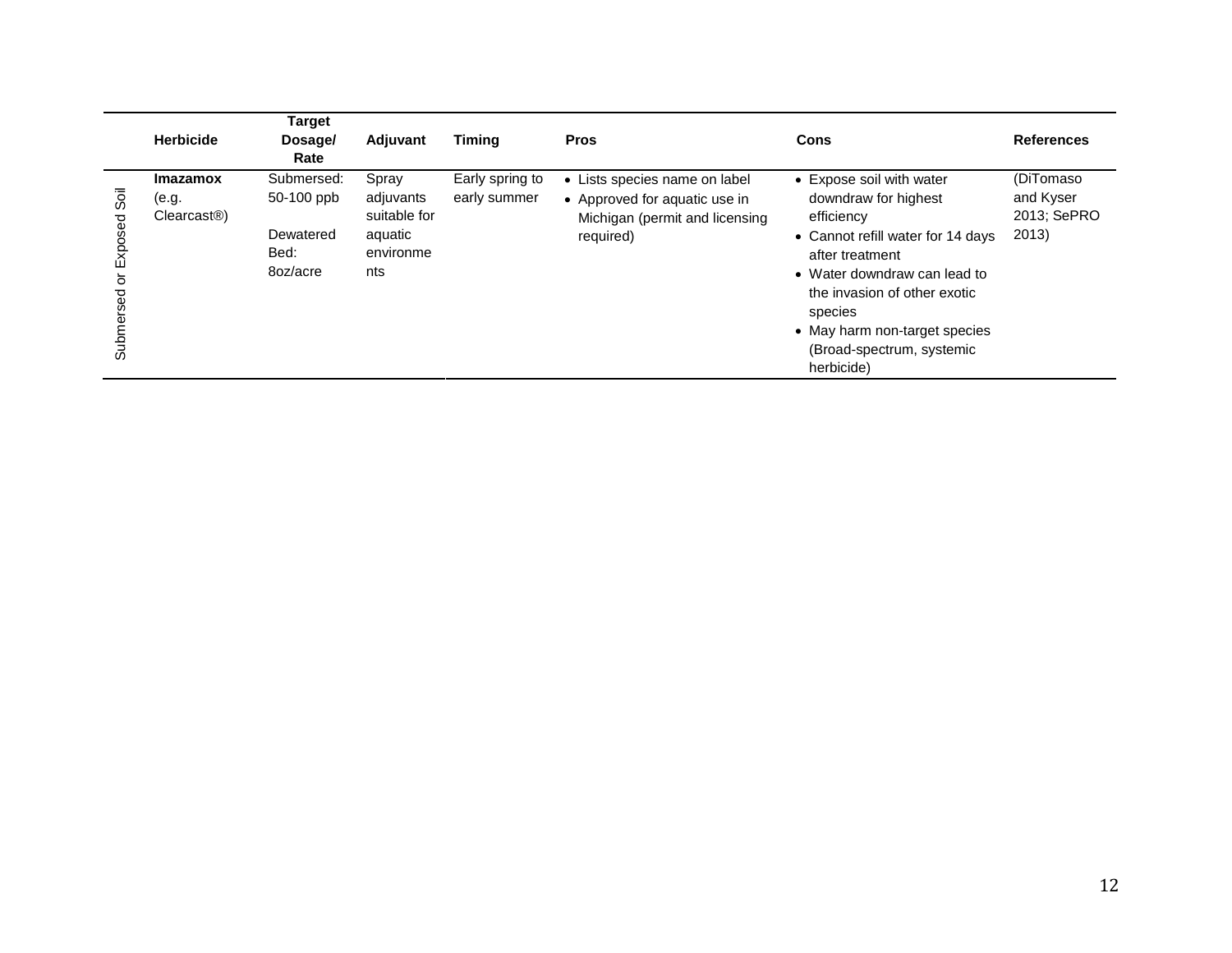#### b. Physical or Mechanical

Bottom barriers of semipermeable mesh reduce CLP by 95% when managed correctly (Mayer 1978). They are best used in areas of frequent recreation area and are not practical for a lake-wide solution. The barrier impedes sunlight penetration to the substrate and all rooted aquatic plant photosynthesis. Submerged plants wither and die. Semipermeable mesh effect only the rooted aquatic vegetation directly underneath the mesh. Since CLP grows in thick monoculture mats, this method is unlikely to cause much harm in populations of non-target species (Mayer 1978). Bottom barriers must be installed properly, regularly maintained, and occasionally replaced to work effectively and be safe for swimmers and boats. The barriers must be removed every winter and replaced in the spring to prevent sediment accumulation on top of the barrier, allowing plants to take root. If removed without replacement, new infestations of aquatic invasive species are likely.

Mechanical harvesting has a great effect on the current season presence of CLP, but curly-leafed pondweed must be harvested before turions are dropped from the plants to effectively control CLP for multiple seasons it. Harvesting in mid-June reduced the amount of new turions in the sediment by 90%, with 10% of the turions being dropped or knocked off before harvesting (Johnson and Fieldseth 2014). Harvesting earlier in the season could reduce the new turions in the sediment even more, however, a deep reaching harvester must to be used to ensure that all plants are cut and all turions harvested (Johnson and Fieldseth 2014).

Drawing down the water in a lake, pond, or river segment can also be used to control CLP, but is not feasible in most intances. The downdraw exposes the area where CLP naturally roots. While the water is drawn down herbicides such as imazamox can be applied to the sediment for additional control methods. The downdraw method can be detrimental to local flora and fauna due to the extreme alteration of the environment.

#### c. Biological

Many fish feed on the different parts of CLP including the turions, stems, and leaves. Considered an invasive species in most of North America, the common carp has been noted to destroy populations of CLP in one Pennsylvania Lake (Nichols and Shaw 1983). The carp uprooted the plants looking for benthic organisms, increasing the turbidity of the water. During spawning, the fish also damaged the plants. The common carp is an invasive species in the Great Lakes region, and its introduction into an ecosystem has dire consequences to native fauna, reducing overall diversity.

Two species were identified as being predators of the *Potamogeton* genus, the waterlily aphid *Rhopalosiphum nymphaeae* L. and the aquatic beetle *Donacia provosti* Fairmaire (Zheng et al. 2005)*.* These species do not exclusively feed on CLP and have not been reported to reduce production of CLP, thus are not practical for biological control.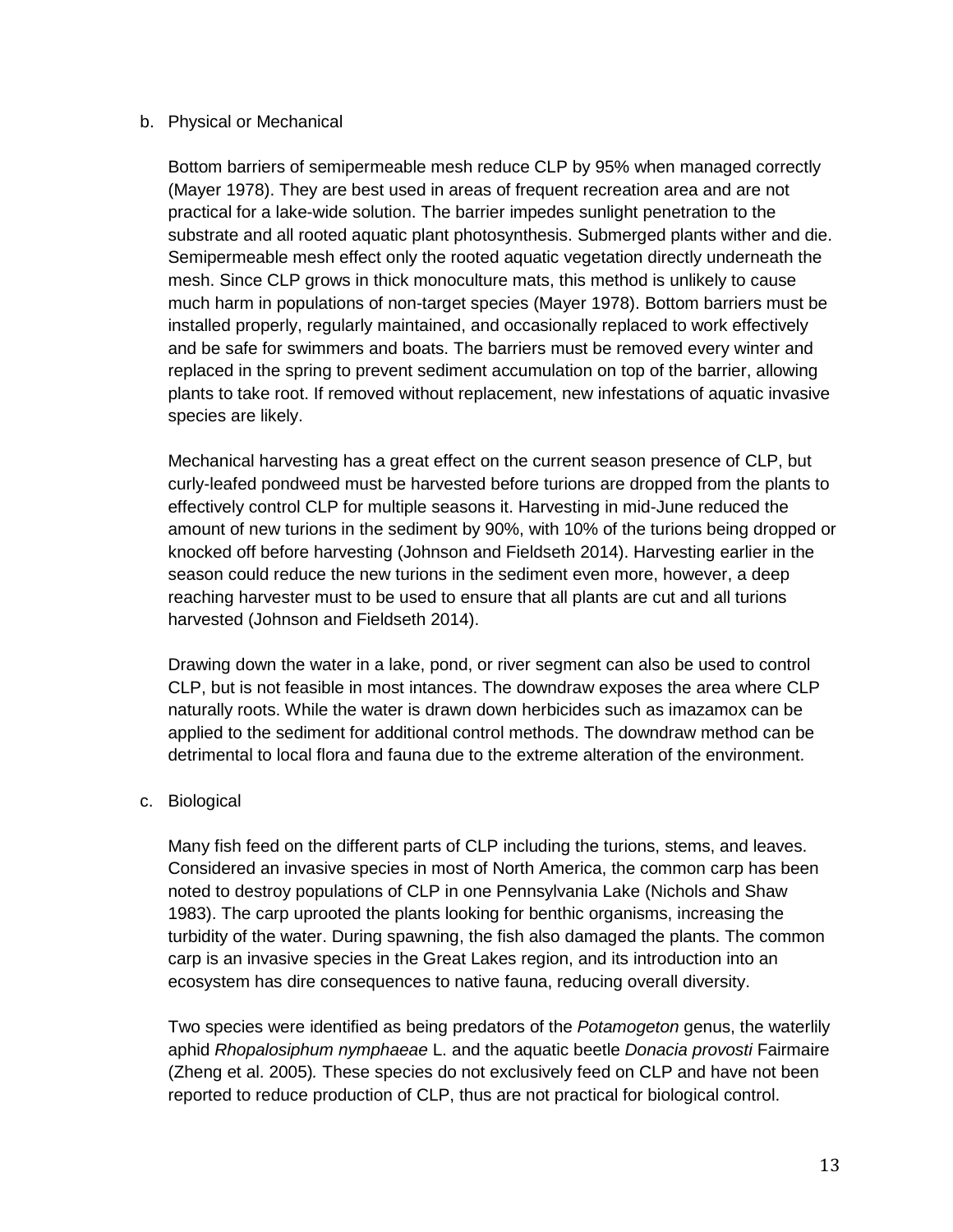At the time of this report no other biological controls were investigated.

### III. Indirect Management

Reducing nutrient loading of water bodies may impair CLP establishment, because CLP grows best in eutrophic environments. Promotion and maintenance of natural shorelines and native vegetation on water front property can reduce nutrient loading in water bodies. Native grasses and wildflowers feature deep and extensive root systems that stabilize the soil, prevent erosion, and reduce nutrient run-off. The use of native plants is preferred in shoreline landscaping because they are well adapted to the climate and soil conditions of that ecosystem and require very little maintenance once established (Henderson et al. 1998). The root systems take time to established, sometimes even years, and there are local government regulations that must be followed before planting (Henderson et al. 1998).

# **Research Needs**

In order to better understand CLP ecology, monitoring, and management in Michigan, the following research needs should be addressed: turion viability, ecological impacts of CLP spring booms and summer crashes, analysis of relationships with other invasive species, testing of chemical treatment techniques including herbicide temperature, further investigation into chemical treatments with hormones, effectiveness of biodegradable bottom barriers, and continued research into biological controls.

# I. Biology and Ecology

The turions of CLP have been reported but not confirmed to remain viable for five years (RCRCA 2003). The conditions of the viability test were not described, so it is unknown if turion viability differs in saturated, dried, frozen, or other conditions. Knowing turion viability will help to develop effective long-term management plans that account for regrowth of turions.

The ecological impacts of CLP on aquatic flora and fauna during CLP spring booms and summer crashes has yet to be quantified. Determining the effects of CLP on fish populations and vegetation during CLP fluctuations could provide more definitive and quantitative costs to CLP populations.

In general, there is a lack of literature on specific ecological and economic impacts of a specific aquatic invasive plant species. Most impacts are grouped by growth forms of the species, but the impacts are not quantitatively measured. It is more difficult to justify management of an invasive species when quantitative impact data is lacking.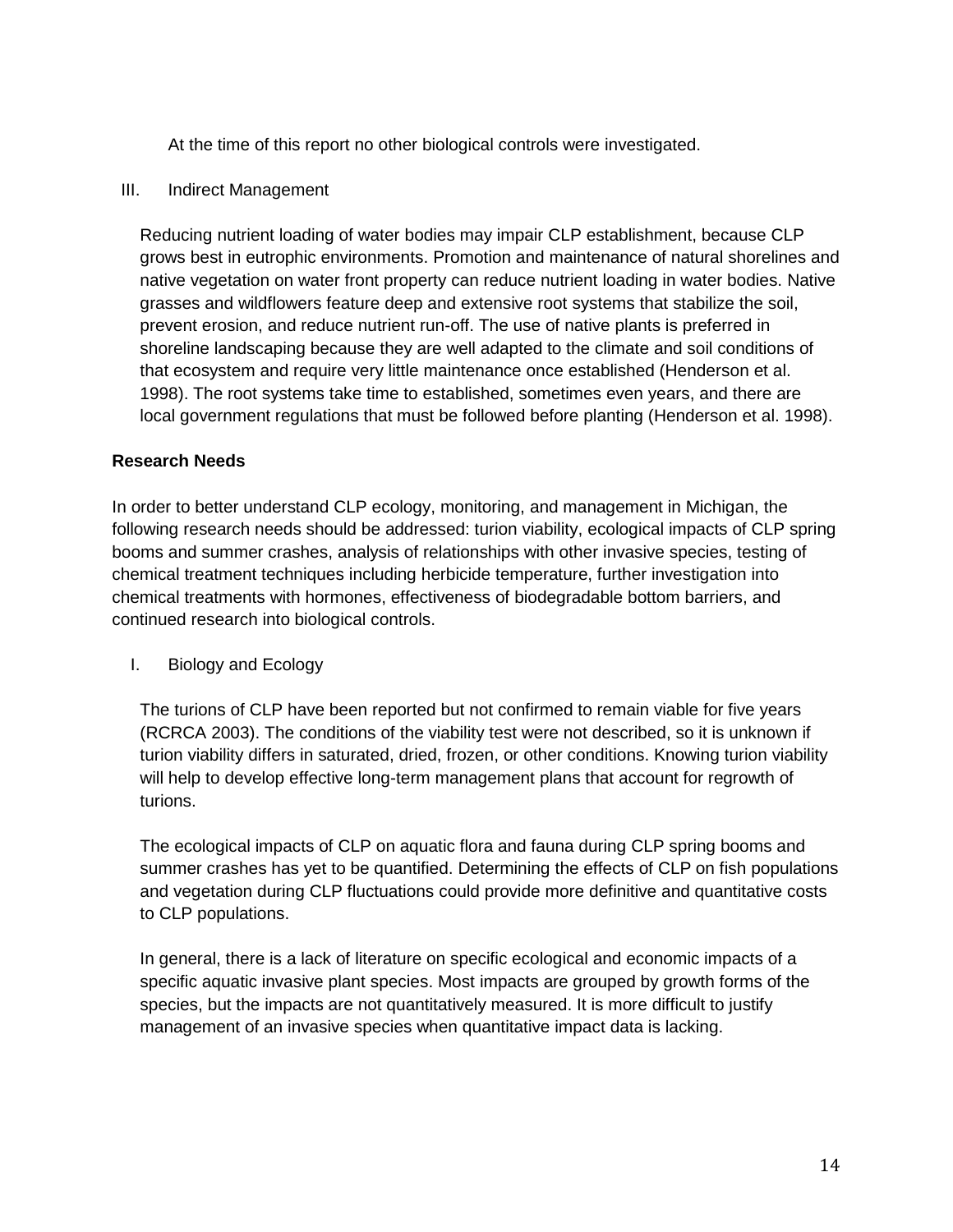# II. Monitoring

Monitoring and documentation of CLP yearly fluctuations in variation in abundance could help identify trends and develop treatment strategies. Understanding and testing the cyclic growth and co-treatment of CLP, Eurasian water milfoil, and starry stonewort (*Nitellopsis obstusa* (N.A.Desvaux) J.Groves) could aid in developing a comprehensive and integrated management plan.

# III. Management

Investigation of the effects of herbicide temperature on treatment could improve treatment effectiveness. The application of cooled herbicide has been shown to penetrate CLP to a greater depth than traditional application.

Biofilms, communities of bacteria, algae, fungi, and protozoan that accumulate on surfaces in aquatic environments, and their relationship to herbicide effectiveness has not been investigated thoroughly. There is research on the role biofilm communities play in remediation and toxic clean-ups (Singh et al. 2006) and the effects of certain herbicides on biofilms (e.g. Kosinski 1984; Wolfaardt et al. 1995; Lawrence et al. 2001; Gustavson et al. 2003; Schmitt-Jansen and Altenburger 2005), but little directly addressing the relationship between biofilm and herbicide effectiveness, and the effects of killing the biofilm prior to herbicide application. There could also be ecological impacts of killing biofilm prior to herbicide application for non-target species or duration of the herbicide in the system (e.g. Kosinski 1984; Wolfaardt et al. 1995; Lawrence et al. 2001).

In laboratory applications, the plant hormones 6-benzyladenine (6-BA) and gibberilic acid, were found to be very effective in controlling the production of CLP turions; however, field tests have yet to be conducted (Wang et al. 2012). It is unknown how these treatments will affect non-target species during CLP treatment.

Biodegradable bottom barriers of jute or hemp to control CLP have yet to be tested for effectiveness to control CLP. Biodegradable bottom barriers have less maintenance and labor requirements than traditional bottom barriers (Caffrey et al. 2010). Other, inorganic matting has been proven effective to reduce CLP growth (Mayer 1978), but studies of the hemp mats has revealed that effectiveness needs to be tested on a species by species basis (Hofstra and Clayton 2012). Overall effectiveness, timing of mat placement (e.g. spring, summer after die back), and length of time for optimal treatment is unknown for CLP.

# **Future Directions for Michigan and CLP Management**

Curly-leafed pondweed has been found in Michigan since 1910. Reported populations are found in 34 counties throughout Michigan, 5 in the Upper Peninsula and 29 in the Lower Peninsula. Curly-leafed pondweed is very resilient and can grow in almost any water body including streams, rivers, lakes, and ditches; as well as very polluted waters. The most common way for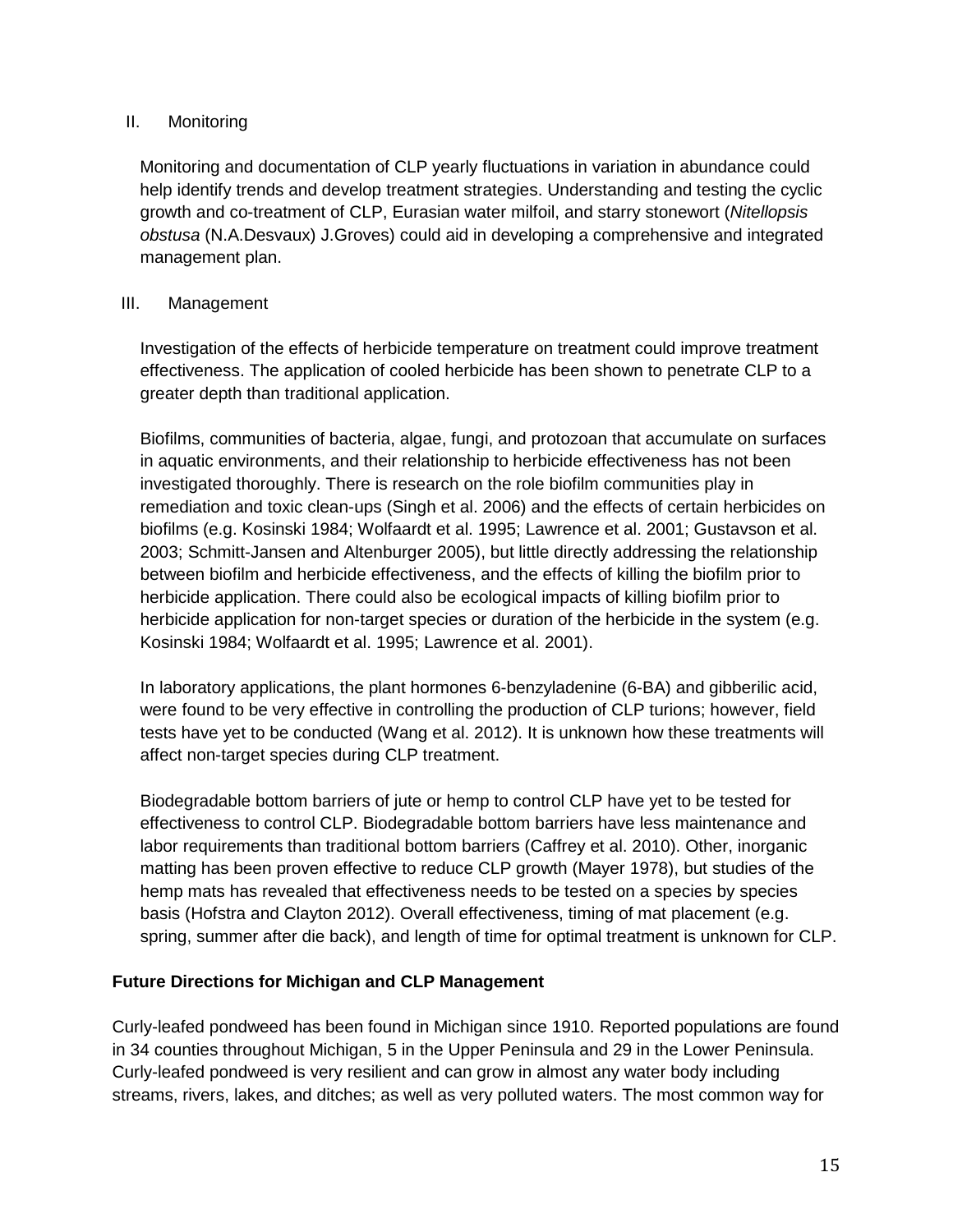CLP to spread is through the dispersal of their turions, which can be moved from water body to water body through natural channels, on boat props, in ballast water, or through the dumping of fish tanks. The fruit of CLP rarely germinates; however, the seeds can survive passing through a bird's digestive system and be viable when excreted near a new body of water.

*Prevention -* Once a CLP population is established and has produced turions it is difficult to permanently eradicate a population. Preventing CLP introduction is the best way to ensure a water body remains uninfected. Once an area has been infected by CLP, early detection would make eradication a more realistic option.

Considering the widespread nature of CLP in Michigan, efforts may be better served by protecting uninfested waters. A cohesive monitoring and reporting system involving local municipalities, non-profit organizations, lake associations, irrigation channel supervisors, and waterfront property owners, would increase knowledge of CLP locations and enable early detection responses to new colonies. The instigation of boat washing or inspection program with education components at waters uninfested with CLP could aid the prevention of the spread of this species.

Other methods to limit dispersal of CLP are educating the horticulture, aquaculture, and aquaria industries and the general public on identification and the ecological impacts of CLP. Connecting waterfront property owners with resources such as MISIN may improve early detection efforts.

*Monitoring –* Since CLP is highly widespread, it is important to identify high-valued sites to focus monitoring efforts. To achieve that goal, both infested and uninfested sites must be identified. Adding CLP to existing Michigan lake and stream monitoring programs should increase the possibility of early detection and create a more realistic distribution of CLP.

The implementation of a strategic-random, stratified-random, or targeted monitoring strategy can establish a more accurate statewide distribution of CLP. A targeted strategy would involve the most preparation and research, but may be the most efficient in the field. To develop a targeted monitoring strategy, the current known distribution and predictive modeling would be used to extrapolate sites that have a high-likelihood of infestation. The likelihood of infestation of sites would be determined by evaluating potential pathways and dispersal trends of CLP, like that Abigail Fursaro and Alisha Dahlstrom Davidson (Wayne State University) are currently applying as a part of the Great Lakes Restoration Initiative to identify hot spots for new aquatic invasive species to be introduced. For CLP, factors to be considered are watershed-path distance to known populations, public access points, estimated lake activity, waterfowl migration routes, and presence of other invasive species (i.e. Eurasian water milfoil, starry stonewort).

*Networking data –* Statewide monitoring methods would benefit from creating or participating in systems that centralize and provide open access to diversity data (e.g. MISIN, Weed Map – Cooperative Weed Management Area, MiCorps Data Exchange Network – Great Lakes Commission, VertNet, Nonindigenous Aquatic Species Database - USGS, Biodiversity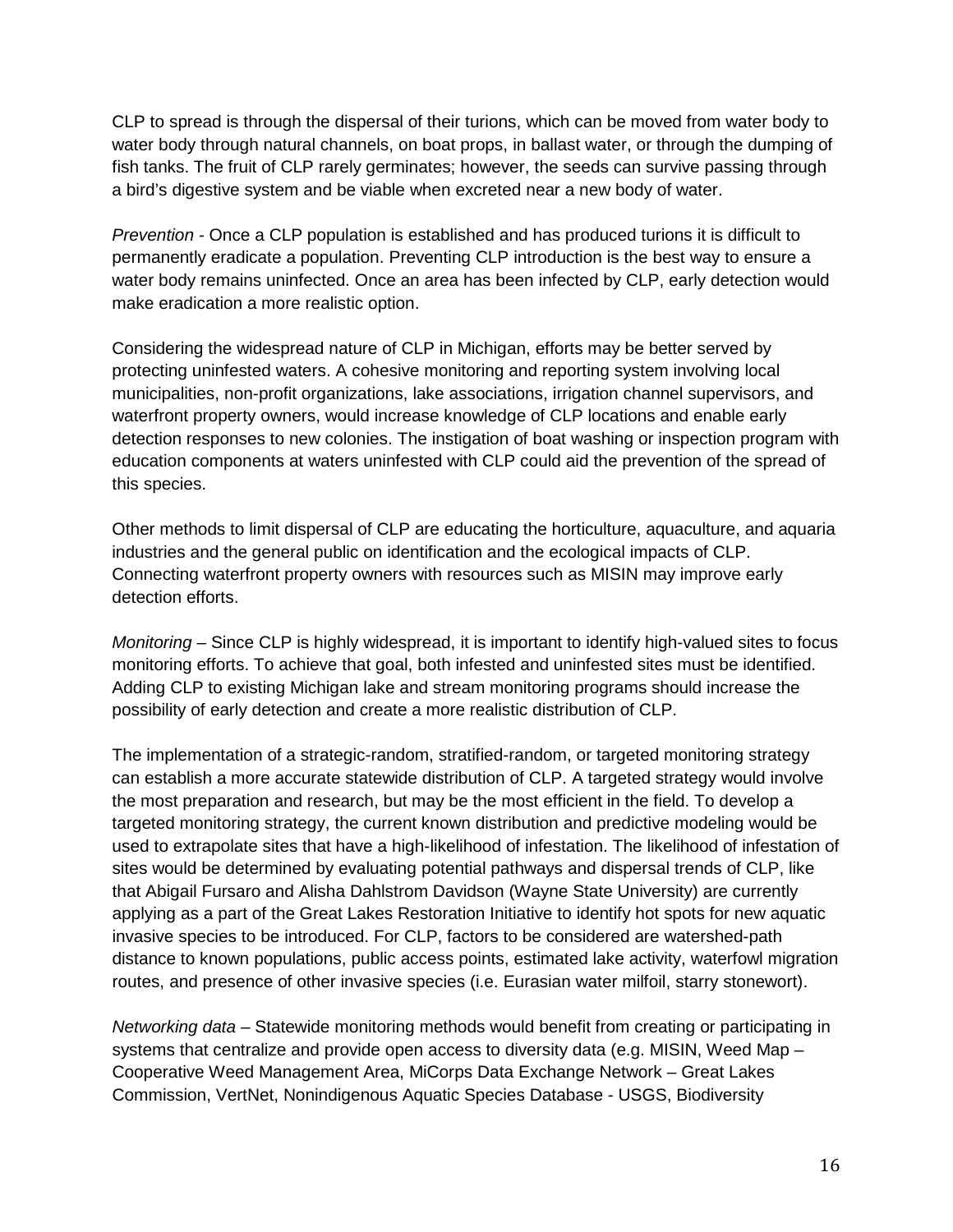Information Serving Our Nation (BISON), and Global Biodiversity Information Facility (GBIF)). These databases house biological specimen or observation data including species location, verification, photographs, density, and even links to genetic data. Preliminary efforts within the state of Michigan have agencies contributing to regional databases (e.g. MISIN, Cooperative Weed Management Area, Nonindigenous Aquatic Species Database), but participation is not consistent or standard throughout programs. In addition, state databases are not always networked within an agency, across the state, throughout the region or relative to national efforts.

Participation in a national or global information network will standardize data collecting practices, produce comparable data across projects, ease data acquisition, avoid data redundancies, and promote projects with a larger scope of study than the original project for which the data was collected. Information networks that are continually linked to other resources and updated can be used to develop effective and efficient monitoring and management plans. In turn, monitoring plans can inform the resources on their findings and create an adaptive strategy to combat invasive species. When information networks are not linked or periodically synched, a person collecting information must independently identify, locate and consolidate data from separate and often difficult to access sources. The result is information is not accessed and data collection becomes redundant and inefficient.

Networking with and contributing to state, regional, national and internationals databases will advance research in areas that could improve the way aquatic invasive species are managed. Researchers can easily access the data and use it to model suitable habitat, model distribution, research population genetics across many spatial scales, predict new introductions, study changes due to climate change, or locate areas most beneficial for new projects or collections. The public could also use this data to know what species they may be exposed to when recreating specific water bodies.

*Rapid response* – The ability to rapidly respond to reports in new or high-value locations submitted by the public or through a regular monitoring strategy is essential to battling invasive species. Invasive species are easier to treat if the infestation is small. If the procedure to manage an infestation takes several years to achieve action, the infestation may have grown beyond realistic management. Maine Department of Environmental Protection has developed a rapid response protocol that attempts to treat infestations of certain aquatic invasive species within 30 days of a newly detected aquatic invasion (MDEP 2006). The workflow begins at confirmation of report, and then delineation of infestation, containment, and primary evaluation. Next steps are treatment selection, plan refinement, and implementation. The infestation should be monitored and evaluated regularly for several seasons to evaluate the treatment and control any reemerging growth. Although it is called a rapid response, it may not end rapidly.

*Management -* Since CLP is highly widespread, high-value sites are the highest management concentration.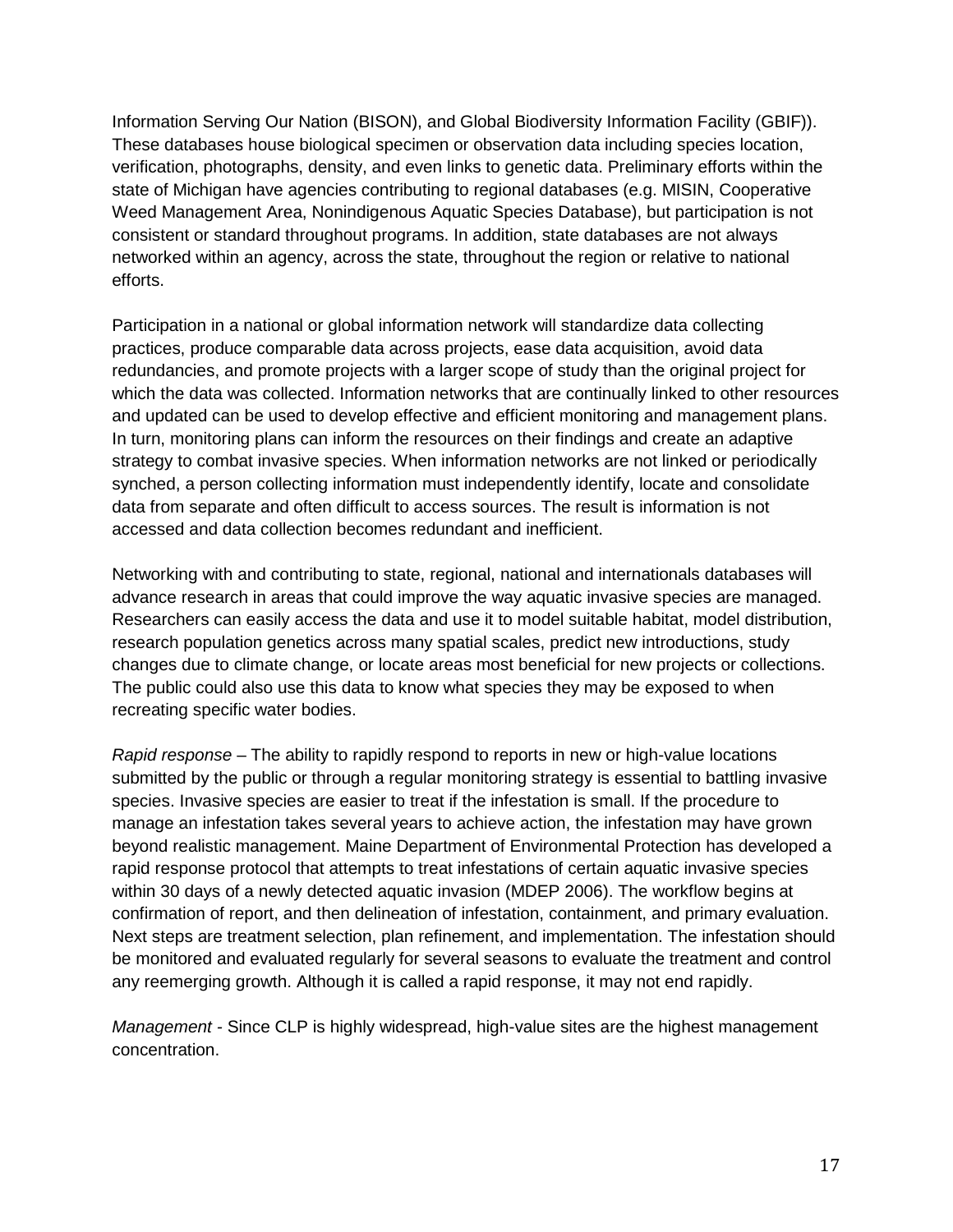The most viable ways to control CLP is through chemical and physical means after developing an integrated pest management plan. Aquatic herbicides including endothall, diquat, and imazamox are the most effective for general applications. Aquatic herbicides including flumioxazin and imazamox are effective for specific types of application and in specific environments. Chemical treatments are a part of a long-term integrated management plan as the turions are viable for at least 5 years and only diquat, fluridone, and some hormone treatments have shown a reduction of turion development in the laboratory.

*Measuring effective control -* Documenting year-to-year regrowth, reduction of CLP percent cover, and/or reduction of turion growth after the application of control treatments are the best ways to quantitatively assessed CLP control. Reduction in the production of turions largely inhibits the spread of CLP to other areas in a body of water and could reduce the return of CLP after its mid-summer die-off. Assessing the reduction of turion development would be the ideal controls aiming for long-term management and possible eradication.

The goal of aquatic invasive species management strategies is to preserve or restore ecologically stable aquatic communities. Minimal chemical, biological, and physical controls should be required to maintain these communities. Any management plan should involve an integration of prevention and control methods that consider factors that affect the long-term ecological stability of an aquatic community.

# **Document citation**

Hackett RA, Richards CM, and Monfils AK (2014) Status and Strategy for Curly-leafed Pondweed (*Potamogeton crispus* L.) Management. Michigan Department of Environmental Quality, Lansing, Michigan.

This document was a product of Environmental Protection Agency - Great Lakes Research Initiative 205(j) grant between the Michigan Department of Environmental Quality and Central Michigan University in 2014.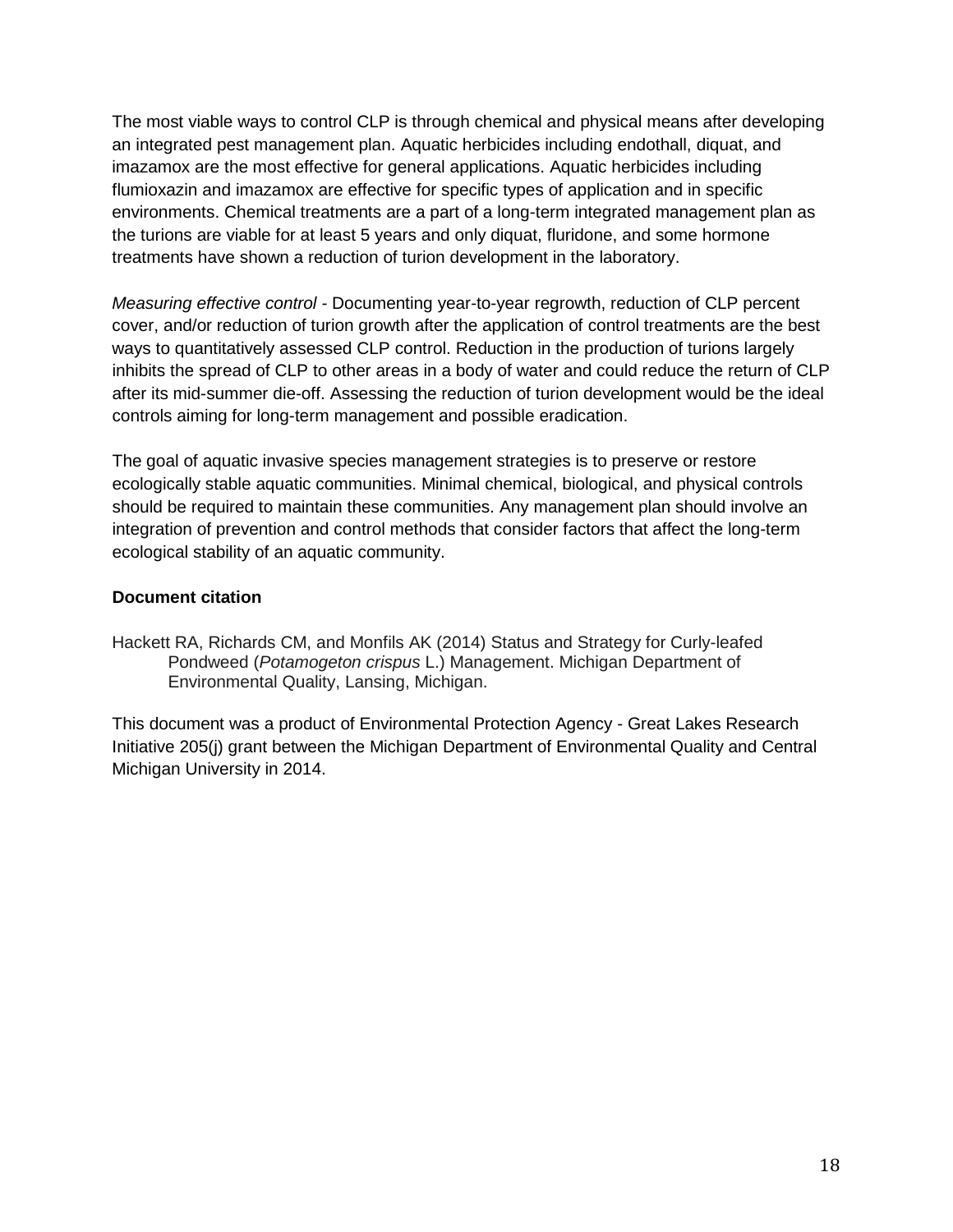| <b>Guidance and Outreach for Curly-leafed Pondweed Management</b>                              |                                                                                                                                                                                                                                                                                    |                                                                                                                    |                                                                                                                                                                                                 |  |  |  |  |
|------------------------------------------------------------------------------------------------|------------------------------------------------------------------------------------------------------------------------------------------------------------------------------------------------------------------------------------------------------------------------------------|--------------------------------------------------------------------------------------------------------------------|-------------------------------------------------------------------------------------------------------------------------------------------------------------------------------------------------|--|--|--|--|
| <b>Objective</b>                                                                               | <b>Strategic Action</b>                                                                                                                                                                                                                                                            | Who is leading                                                                                                     | <b>Expected Outcome</b>                                                                                                                                                                         |  |  |  |  |
|                                                                                                |                                                                                                                                                                                                                                                                                    | effort in                                                                                                          |                                                                                                                                                                                                 |  |  |  |  |
|                                                                                                |                                                                                                                                                                                                                                                                                    | Michigan?                                                                                                          |                                                                                                                                                                                                 |  |  |  |  |
| Increase public awareness<br>of prevention methods                                             | • Coordinate and collaborate<br>with local and regional<br>partners of water bodies with<br>an infestation or high<br>likelihood of infestation<br>• Educate public of<br>identification, early-detection,<br>and prevention<br>• Promote boat-washing<br>programs in water bodies | • AIS Core Team<br>$\bullet$ Lake<br>Associations<br>• Michigan Inland<br>Lakes<br>Partnerships<br>• MSU extension | • Increase public awareness of<br>CLP<br>• Increase the frequency and<br>use of boat washing<br>programs<br>• Protect high-value sites<br>• Contain established<br>populations                  |  |  |  |  |
|                                                                                                | with an infestation or high<br>likelihood of infestation                                                                                                                                                                                                                           |                                                                                                                    |                                                                                                                                                                                                 |  |  |  |  |
| Prevent other new<br>introductions of CLP                                                      | • Educate local and regional<br>aquaria and horticulture<br>businesses about AIS<br>• Reduce sale of CLP in<br>aquaria and horticulture<br>industries                                                                                                                              | $\bullet$ MDARD<br>• Great Lakes<br>Commission                                                                     | • Elimination of purposeful and<br>accidental sale of CLP                                                                                                                                       |  |  |  |  |
| Provide technical guide to                                                                     | • Creation of a CLP technical                                                                                                                                                                                                                                                      |                                                                                                                    | • Increase management                                                                                                                                                                           |  |  |  |  |
| those interested in                                                                            | guide and prioritization tool                                                                                                                                                                                                                                                      |                                                                                                                    | efforts                                                                                                                                                                                         |  |  |  |  |
| management                                                                                     |                                                                                                                                                                                                                                                                                    |                                                                                                                    |                                                                                                                                                                                                 |  |  |  |  |
| <b>Monitoring and Data Management</b>                                                          |                                                                                                                                                                                                                                                                                    |                                                                                                                    |                                                                                                                                                                                                 |  |  |  |  |
| Develop a mechanism for<br>monitoring and reporting<br>AIS species                             | • Develop a system of<br>identifying water bodies with<br>high likelihood of infestation<br>• Survey water bodies with<br>high likelihood of infestation                                                                                                                           | • AIS Core Team<br>$\bullet$ MISIN<br>• BISON<br>• Michigan Water<br>Corps                                         | • Develop a more thorough<br>and up-to-date statewide<br>distribution of CLP                                                                                                                    |  |  |  |  |
| Contribute regularly to<br>regional, national, and<br>global diversity information<br>networks | • Consolidate Michigan<br>biological and abiotic data<br>• Standardize resources<br>• Standardize data collection<br>• Network existing data<br>• Regularly synchronize data                                                                                                       | • MISIN<br>• Weed Map -<br><b>CWMA</b><br>• MiCorps<br>• VertNet<br>• NAS - USGS<br>• BISON<br>$\bullet$ GBIF      | • Develop adaptive monitoring<br>strategy that responds to up-<br>to-date distribution<br>• Promote AIS research of<br>regional, national, and global<br>extents<br>• Prevent data redundancies |  |  |  |  |
| Educate public on<br>identification and reporting<br>of AIS in Michigan                        | • Target users of water bodies<br>that are infested and high-<br>likelihood of infestation                                                                                                                                                                                         | • MISIN<br>• Michigan Water<br>Corps                                                                               | • Increase public awareness<br>and early detection of AIS<br>• Identify water bodies that<br>need professional<br>confirmation of AIS                                                           |  |  |  |  |

|       |   |  |  | Table 2. Objectives, Strategic Actions, Leads, and Expected Outcomes of CLP Management |
|-------|---|--|--|----------------------------------------------------------------------------------------|
| - - - | . |  |  |                                                                                        |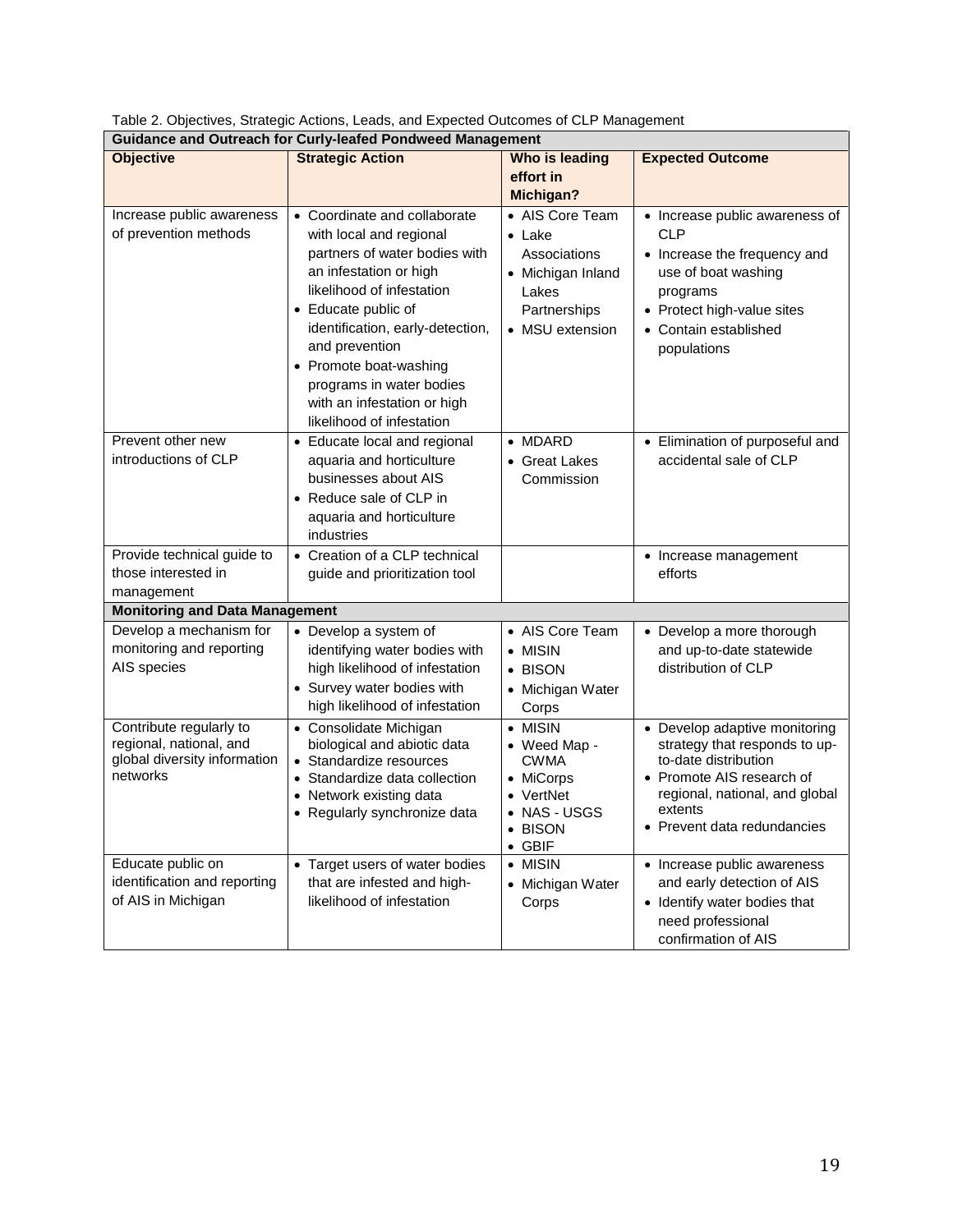| <b>Research Needs for Management</b>                                                                                                             |                                                                                                                                                                                                                                              |                                                                                                                                                                                                                                        |  |  |  |  |  |
|--------------------------------------------------------------------------------------------------------------------------------------------------|----------------------------------------------------------------------------------------------------------------------------------------------------------------------------------------------------------------------------------------------|----------------------------------------------------------------------------------------------------------------------------------------------------------------------------------------------------------------------------------------|--|--|--|--|--|
| Chemical:<br>Develop chemical<br>treatments that will<br>increase management<br>success and minimize the<br>ecological and economical<br>effects | • Investigate non-target effects<br>of 6-benzyladenine and<br>gibberilic acid treatments<br>• Test effectiveness of 6-<br>benzyladenine and gibberilic<br>acid<br>• Evaluate other systemic<br>herbicides for reducing turion<br>development | Develop effective strategies<br>to reduce turion<br>development to be used in<br>combination for control or<br>eradication                                                                                                             |  |  |  |  |  |
| Biological:<br>Establish biological control<br>methods that will increase<br>control and minimize<br>effects of CLP                              | Evaluate the validity of using<br>$\bullet$<br>Rhopalosiphum nymphaeae<br>(L) and Donacia provost as a<br>biological control including<br>effectiveness, captive<br>breeding, non-target effects                                             | Develop more effective and<br>economical treatment<br>options for established<br>populations<br>Decrease effects on non-<br>target species                                                                                             |  |  |  |  |  |
| Mechanical:<br>Determine the most<br>effective and economical<br>mechanical methods to<br>mediate the effects of CLP                             | Determine or confirm turion<br>$\bullet$<br>and seed viability<br>• Investigate the effectiveness<br>of hemp bottom barriers                                                                                                                 | Identify the length of time<br>$\bullet$<br>turions are viable to better<br>gage effectiveness of long-<br>term control plans<br>Determine a less<br>$\bullet$<br>maintenance approach to<br>bottom barriers for high<br>traffic areas |  |  |  |  |  |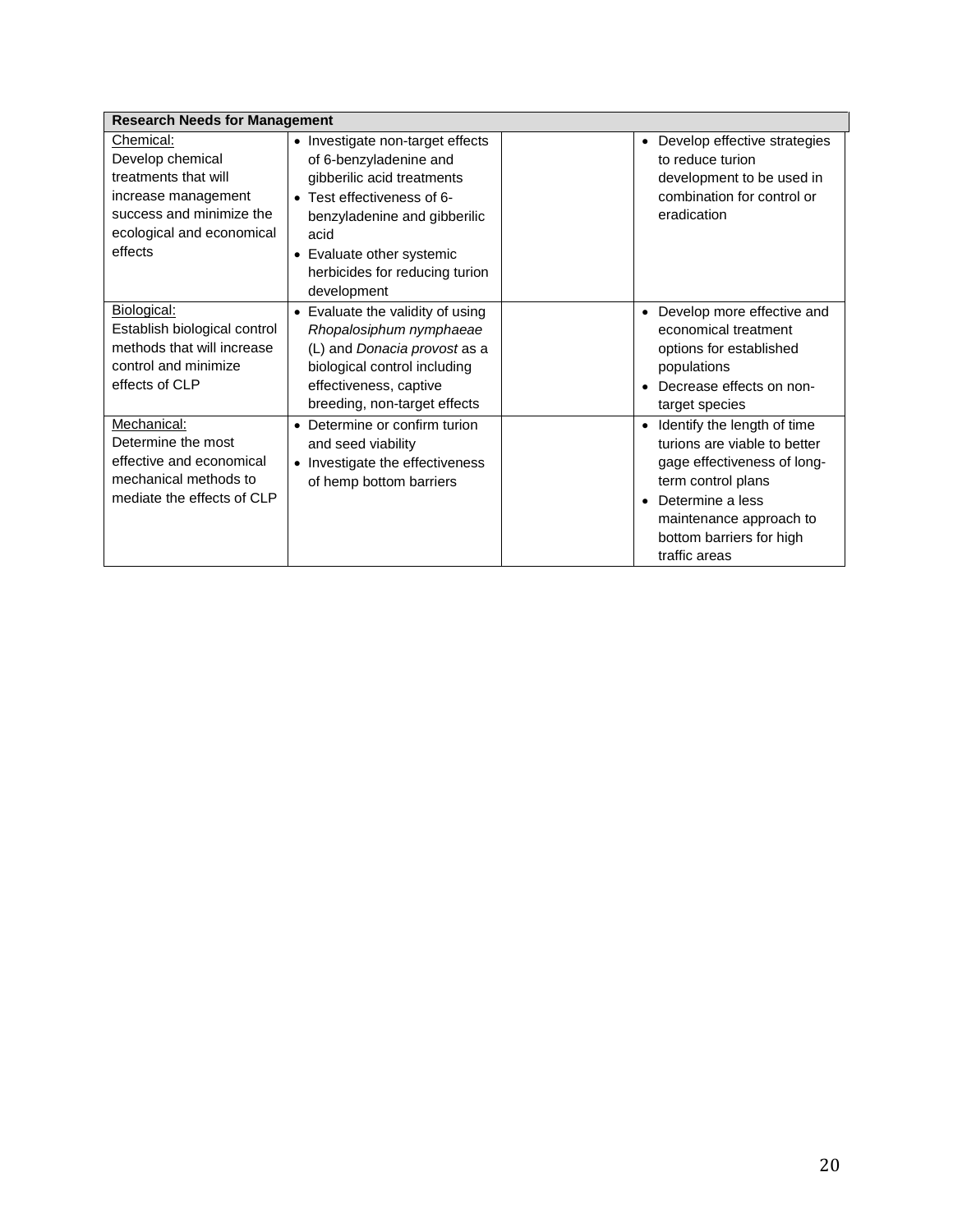# **Literature Cited**

Ali MB, Vajpayee P, Tripathi RD, et al. (2000) Mercury bioaccumulation induces oxidative stress and toxicity to submerged macrophyte *Potamogeton crispus* L. Bulletin of Environmental Contamination and Toxicology 65:573–582.

Alligare (2009) Diquat Herbicide. Opellka, AL

Baker Petrolite Corporation (2013) Magnacide H Herbicide. Sugar Land, TX

- Bolduan BR, Van Eeckhout GC, Quade HW, Gannon JE (1994) *Potamogeton crispus*: the other invader. Journal of Lake and Reservoir Management 10:113–125. doi: 10.1080/07438149409354182
- Caffrey JM, Millane M, Evers S, Moran H (2010) A novel approach to aquatic weed control and habitat restoration using biodegradable jute matting. Aquatic Invasions 5:123–129.
- Catling PM, Dobson I (1985) The Biology of Canadian Weeds: *Potamogeton crispus* L. Canadian Journal of Plant Science 65:655–668. doi: 10.4141/cjps85-088
- Cohen N, Robbins P eds. (2011) The SAGE References Series on Green Society: Toward a Sustainable Future: Green business: An A-to-Z guide. Thousand Oaks, CA: SAGE Publications, Inc. doi: http://dx.doi.org/10.4135/9781412973793
- DiTomaso JM, Kyser GB (2013) Weed Control in Natural Areas in the Western United States. Weed Research and Information Center, University of California
- Eiswerth ME, Yen ST, van Kooten GC (2011) Factors determining awareness and knowledge of aquatic invasive species. Ecological Economics 70:1672–1679. doi: 10.1016/j.ecolecon.2011.04.012
- Gustavson K, M hlenberg F, Schl ter L (2003) Effects of Exposure Duration of Herbicides on Natural Stream Periphyton Communities and Recovery. Archives of Environmental Contamination and Toxicology 45:48–58. doi: 10.1007/s00244-002-0079-9

Harris JG, Harris MW (1994) Plant Identification Terminology, 2nd ed. Spring Lake

- Henderson CL, Dindorf CJ, Rozumalski FJ (1998) Lakescaping for Wildlife and Water Quality. Minnesota Department of Natural Resources
- Heiskary S, Valley RD (2012) Curly-leaf Pondweed Trends and Interrelationships with Water Quality. Minnesota Department of Natural Resources Investigational Report 558
- Hofstra DE, Clayton JS (2012) Assessment of benthic barrier products for submerged aquatic weed control. Journal of Aquatic Plant Management 50:101–105.
- Holm L, Jerry D, Holm E, et al. (1997) World Weeds: Natural Histories and Distribution. 625–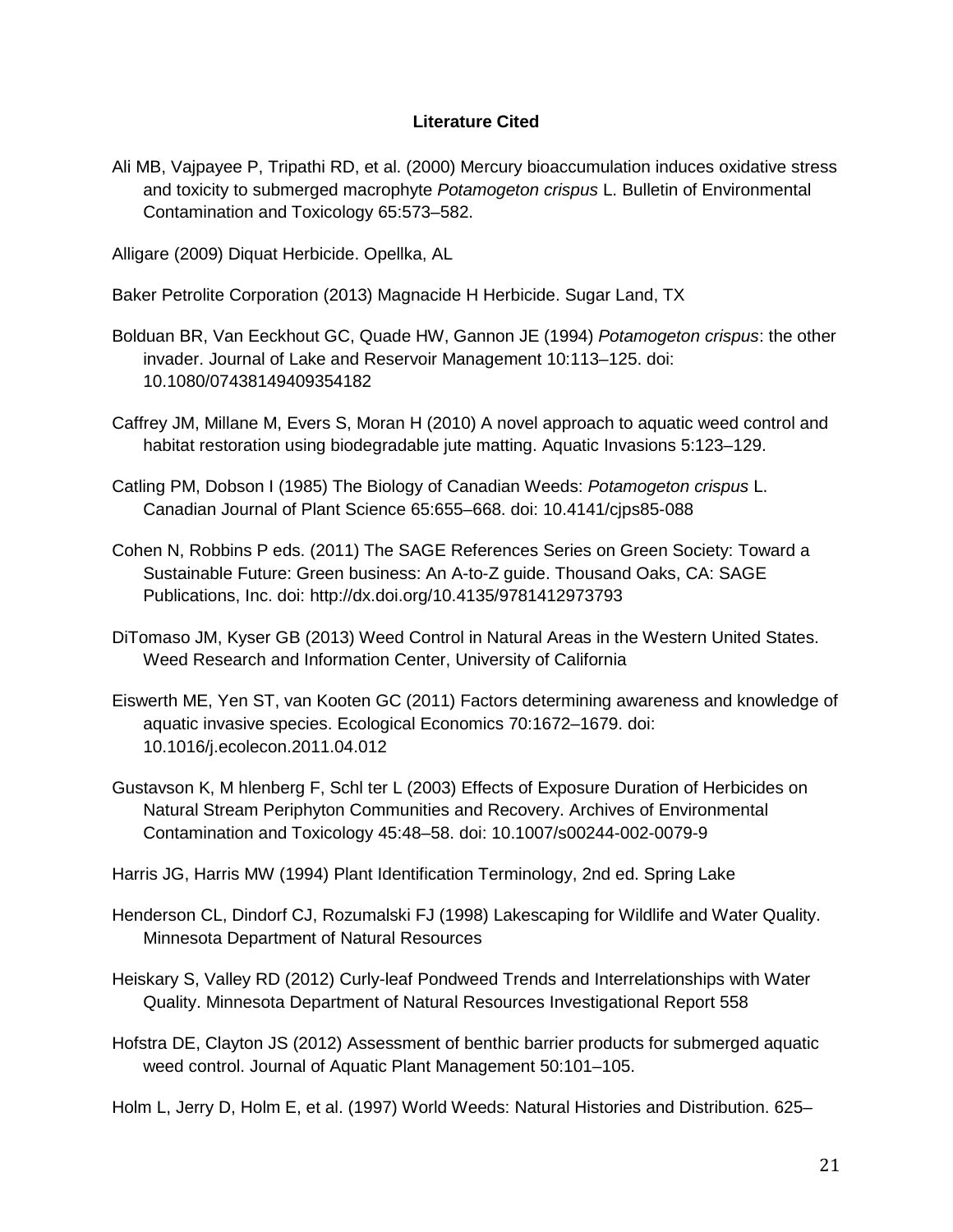648.

- IPANE (2014) Invasive Plant Atlas of New England. In: Invasive Plant Atlas of New England. http://www.eddmaps.org/ipane/. Accessed 24 May 2014
- Jensen DA (2009) Boat Washing Stations Palliative or Cure? In: International Conference on Aquatic Invasive Species. Montreal, Quebec, Canada.
- Johnson JA, Fieldseth E (2014) Evaluation of Harvesting as a Strategy for reducing Turion Deposition in Lakes Infested with Curlyleaf Pondweed. Minnehaha Creek Watershed **District**
- Johnson JA, Jones AR, Newman RM (2012) Evaluation of lakewide, early season herbicide treatments for controlling invasive curlyleaf pondweed (*Potamogeton crispus)* in Minnesota lakes. Lake and Reservoir Management 28:346–363. doi: 10.1080/07438141.2012.744782
- Jones AR, Johnson JA, Newman RM (2012) Effects of repeated, early season, herbicide treatments of curlyleaf pondweed on native macrophyte assemblages in Minnesota lakes. Lake and Reservoir Management 28:364–374.
- Kosinski RJ (1984) The effect of terrestrial herbicides on the community structure of stream periphyton. Environmental Pollution Series A, Ecological and Biological 36:165–189. doi: 10.1016/0143-1471(84)90097-7

Lake Restoration, Inc. (2014) Fluridone. Lake Restoration Inc., Rogers, MN

- Lawrence JR, Kopf G, Headley JV, Neu TR (2001) Sorption and metabolism of selected herbicides in river biofilm communities. Canadian journal of microbiology 47:634–641.
- Madsen JD (2009) Chapter 1: Impact of invasive aquatic plants on aquatic biology. In: Biology and Control of Aquatic Plants: A Best Management Practices Handbook. Aquatic Ecosystem Restoration Foundation, Marietta, GA, pp 1–8
- Maki K, Galatowitsch S (2004) Movement of invasive aquatic plants into Minnesota (USA) through horticultural trade. Biological Conservation 118:389–396. doi: 10.1016/j.biocon.2003.09.015
- Mayer JR (1978) Aquatic Weed Management By Benthic Semi-Barriers. Journal of Aquatic Plant Management 16:31–33.
- MDARD (2014) Prohibited and Restricted Weeds. In: Michigan Department of Agriculture and Rural Development. http://www.michigan.gov/mdard/. Accessed 28 Apr 2014
- MDEP (2006) Rapid response plan for invasive aquatic plants, fish, and other fauna. Maine Department of Inland Fisheries and Wildlife and Maine Department of Conservation 1–126.
- Mi WJ, Zhu DW, Zhou YY, et al. (2008) Influence of *Potamogeton crispus* growth on nutrients in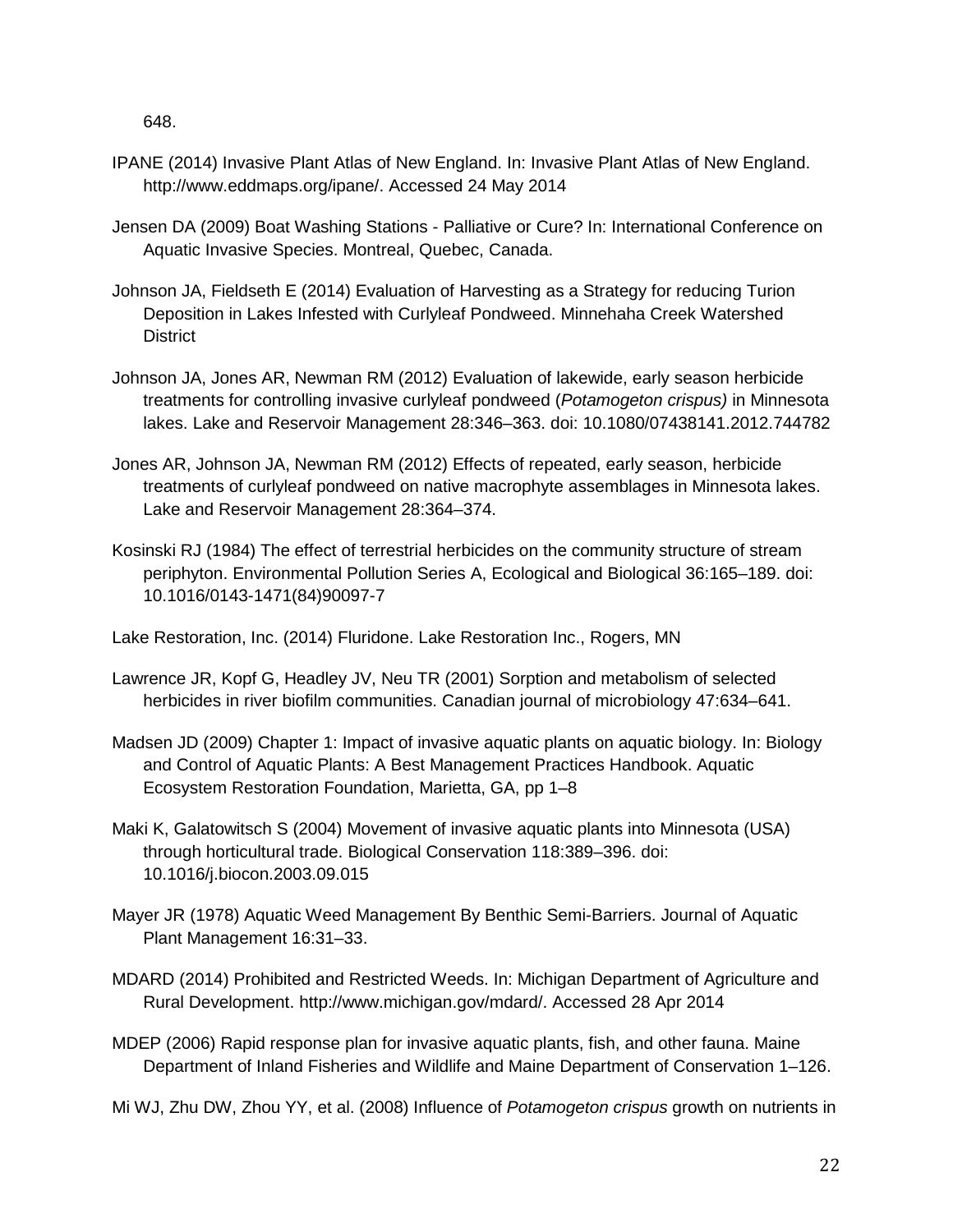the sediment and water of Lake Tangxunhu. Hydrobiologia 603:139–146. doi: 10.1007/s10750-007-9254-3

- MNFI (2012) Glossy Buckthorn (*Frangula alnus*). In: Michigan Natural Features Inventory & Michigan Department of Natural Resources. Accessed 25 March 2014. https://mnfi.anr.msu.edu/invasive-species/GlossyBuckthornBCP.pdf. Accessed 29 Apr 2014
- Nichols SA, Shaw BH (1983) Review of management tactics for integrated aquatic weed management of Eurasian water-milfoil (*Myrophyllum spicatum*), curlyleaf pondweed (*Potamogeton crispus*) and elodea (*Elodea canadensis*). In: Lake Restoration, Protection and Management Proceedings of the Second Annual Conference, October 26 - 29, 1982, Vancouver, BC, US EPA Washington DC.

Nicholson SA, Best DG (1974) 2484541. Bulletin of the Torrey Botanical Club 101:96–100.

- Poovey AG, Glomski LAM, Netherland MD, Skogerboe JG (2010) Early Season Applications of Fluridone for Control of Curlyleaf Pondweed. Aquatic Plant Control Research Program 1– 42.
- Poovey AG, Skogerboe JG, Owens CS (2002) Spring treatments of diquat and endothall for curlyleaf pondweed control. Journal of Aquatic Plant Management 40:63–67.
- RCRCA (2003) Lake Benton Executive Summary: Plan for addressing curly leaf pond weed & other water quality issues. In: Redwood-Cottonwood Rivers Control Area. http://rcrca.com/images/GrantReports/2003-Lake-Benton-Executive-Summary.pdf. Accessed 23 Apr 2014
- Sastroutomo SS (1981) Turion formation, dormancy and germination of curly pondweed, *Potamogeton crispus* L. Aquatic Botany 10:161–173.
- Schmitt-Jansen M, Altenburger R (2005) Toxic effects of isoproturon on periphyton communities – a microcosm study. Estuar Coast Shelf S 62:539–545. doi: 10.1016/j.ecss.2004.09.016
- Scribailo RW, Alix MS (2006) First report of *Potamogeton* x *undulatus* (*P. crispus* x *P. praelongus*, Potamogetonaceae) in North America, with notes on morphology and stem anatomy. Rhodora 108:329–346.

SePRO (2013) Clearcast. Carmel, In

- Singh R, Paul D, Jain RK (2006) Biofilms: implications in bioremediation. TRENDS in Microbiology 14:389–397.
- Skogerboe JG, Getsinger KD (2002) Endothall Species Selectivity Evaluation: Northern Latitude Aquatic Plant Community. Journal of Aquatic Plant Management 40:1–5.

Stuckey RL (1979) Distributional History of *Potamogeton crispus* (Curly Pondweed) in North